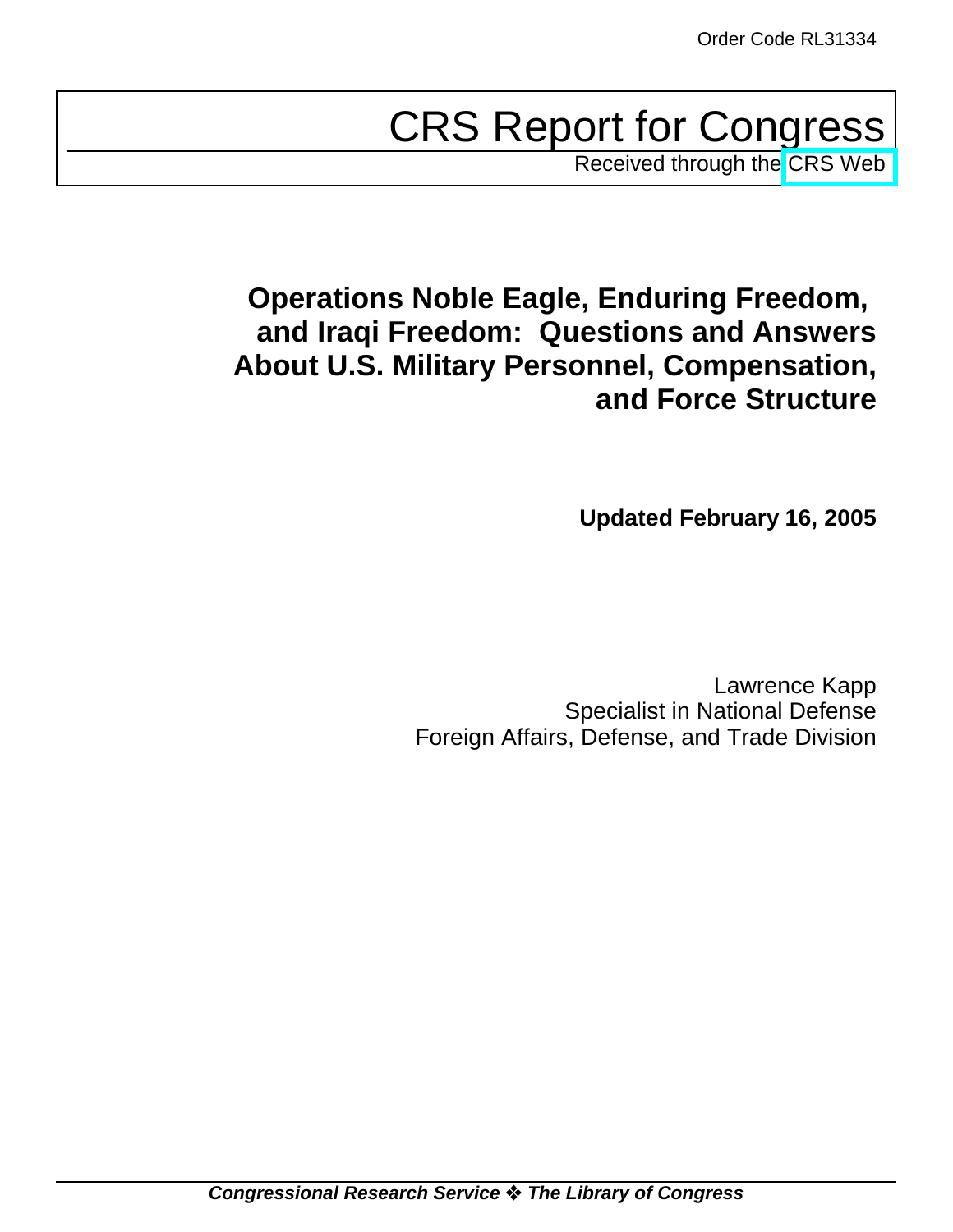# Operations Noble Eagle, Enduring Freedom, and Iraqi Freedom: Questions and Answers About U.S. Military Personnel, Compensation, and Force Structure

#### **Summary**

This report provides short answers to commonly asked questions about military personnel, compensation, and force structure issues related to Operation Noble Eagle (ONE), Operation Enduring Freedom (OEF), and Operation Iraqi Freedom (OIF). Operation Noble Eagle is the name given to military operations related to homeland security and support to federal, state, and local agencies in the wake of the September 11th attacks. Operation Enduring Freedom includes ongoing operations in Afghanistan, operations against terrorists in other countries, and training assistance to foreign militaries which are conducting operations against terrorists. Operation Iraqi Freedom includes the invasion of Iraq, the defeat of Saddam Hussein's regime, and the subsequent peacekeeping, rebuilding, and counter-insurgency operations in Iraq.

The section on personnel addresses issues such as casualties, reserve mobilization, "sole surviving son or daughter" status, conscientious objection, and "stop-loss." The section on compensation addresses issues related to the pay and benefits — including death benefits — provided to members of the U.S. military participating in ONE/OEF/OIF and their families. The section on force structure addresses issues related to how ONE/OEF/OIF might affect the number of personnel needed by the military, and responds to common questions about whether a return to conscription is likely under current circumstances.

This report will be updated as needed.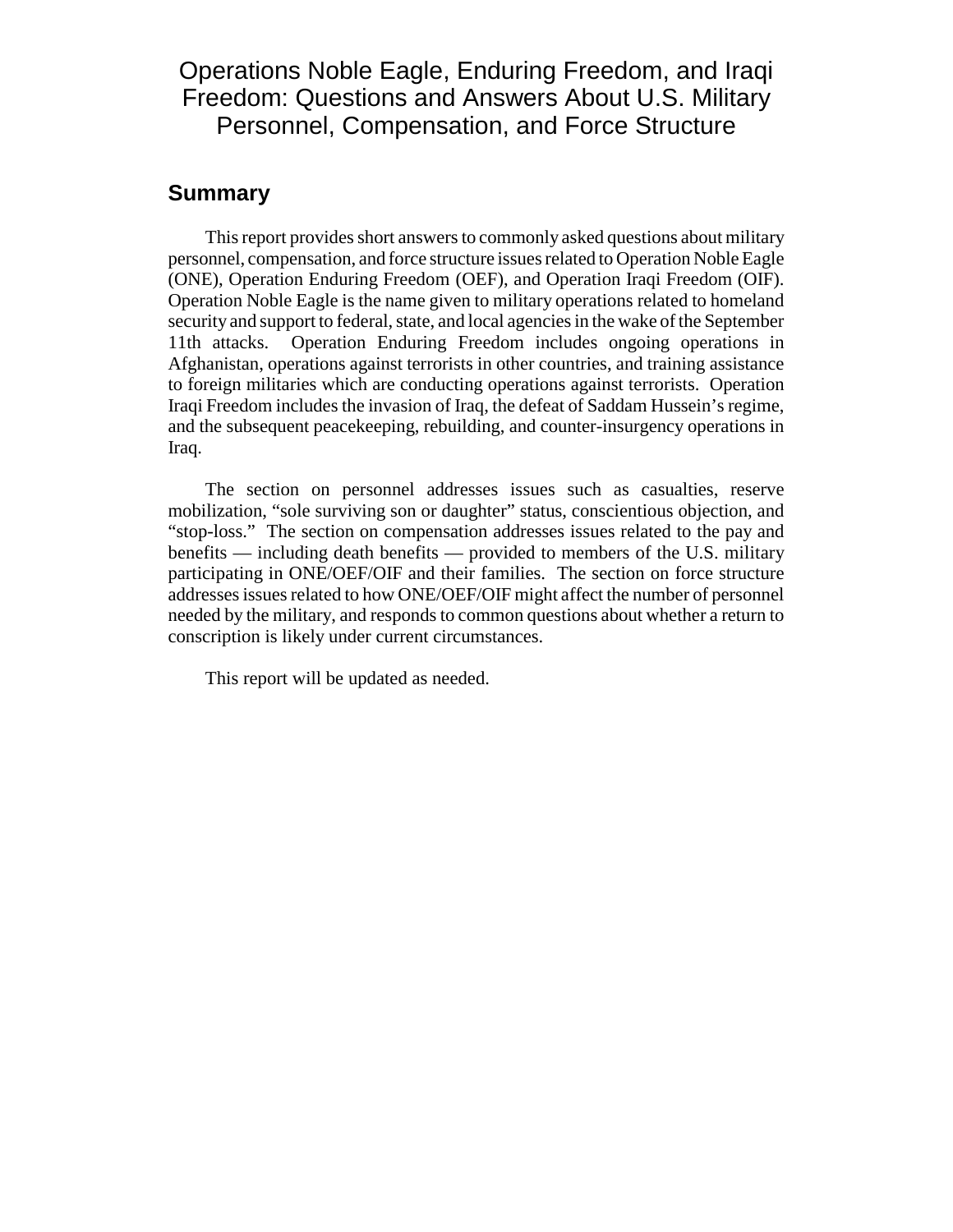# **Contents**

| How many U.S. military personnel have died in connection with OEF                     |
|---------------------------------------------------------------------------------------|
| and OIF? Are there any servicemembers who are missing in action                       |
| (MIA) or prisoners of war (POW)? $\dots\dots\dots\dots\dots\dots\dots\dots\dots\dots$ |
| How many reservists have been called to active duty by the federal                    |
| government for ONE, OEF, and OIF? After activation, how long                          |
| can they be required to serve on active duty? $\dots \dots \dots \dots \dots \dots$   |
| What policies govern the deployment of "sole surviving" sons and                      |
|                                                                                       |
|                                                                                       |
| What is "stop-loss" and what is its effect on separations and discharges? 6           |
|                                                                                       |
| What types of special pays and benefits are available to military                     |
|                                                                                       |
| What types of compensation and benefits are available to the                          |
| dependents of U.S. military personnel who die in the line of                          |
|                                                                                       |
|                                                                                       |
|                                                                                       |
|                                                                                       |
|                                                                                       |
| What protections and advantages does the Servicemembers' Civil                        |
| Relief Act (SCRA) provide to military personnel?  14                                  |
|                                                                                       |
| Does the military have sufficient manpower to conduct all of the                      |
|                                                                                       |
| What would it take to reinstitute the draft? Is a return to conscription              |
|                                                                                       |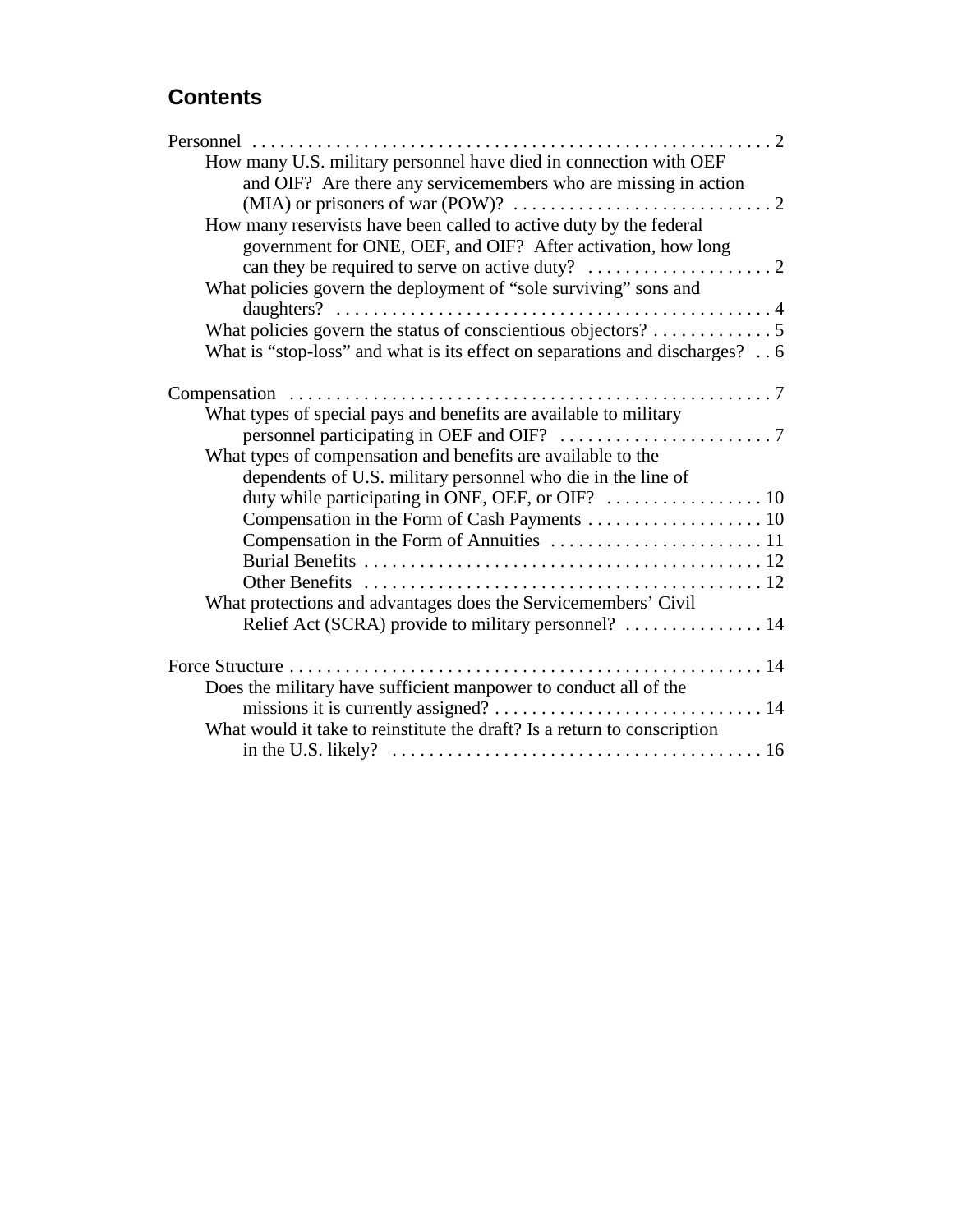# Operations Noble Eagle, Enduring Freedom, and Iraqi Freedom: Questions and Answers About U.S. Military Personnel, Compensation, and Force Structure

Since the September 11<sup>th</sup> attacks on the World Trade Center and the Pentagon, the United States has launched three major military operations: Operation Noble Eagle (ONE), Operation Enduring Freedom (OEF), and Operation Iraqi Freedom (OIF). Operation Noble Eagle is the name given to military operations related to homeland security<sup>1</sup> and support to federal, state, and local agencies<sup>2</sup> in the wake of the September  $11<sup>th</sup>$  attacks. Operation Enduring Freedom includes ongoing operations in Afghanistan, operations against terrorists in other countries, and training assistance to foreign militaries which are conducting operations against terrorists. Operation Iraqi Freedom includes the invasion of Iraq, the defeat of Saddam Hussein's regime, and the subsequent peacekeeping, rebuilding, and counter-insurgency operations in Iraq. This report provides short answers to commonly asked questions about military personnel and compensation issues related to these operations.

The questions are grouped into three major thematic areas: personnel, compensation, and force structure. The section on personnel addresses issues such as casualties, reserve mobilization, "sole surviving" son or daughter status, conscientious objection, and "stop-loss." The section on compensation addresses issues related to the pay and benefits — including death benefits — provided to members of the U.S. military participating in ONE/OEF/OIF and their families. The section on force structure addresses issues related to how ONE/OEF/OIF might affect the number of personnel needed by the military, and answers common questions about whether or not a return to conscription is likely under current circumstances.

<sup>&</sup>lt;sup>1</sup> For example, air patrols over U.S. cities.

<sup>&</sup>lt;sup>2</sup> For example, various types of disaster assistance provided at the sites of the terrorist attacks.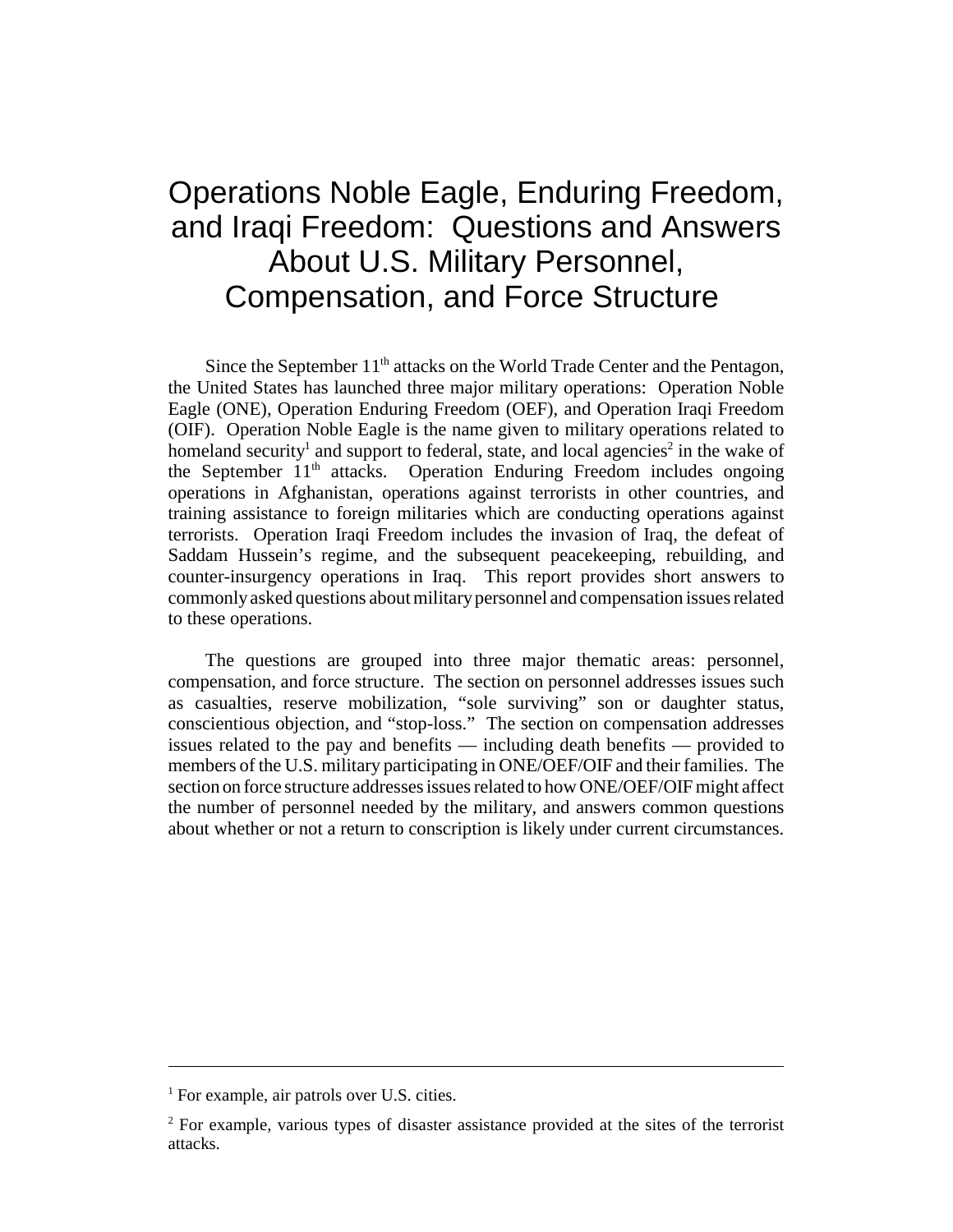#### **Personnel**

#### **How many U.S. military personnel have died in connection with OEF and OIF? Are there any servicemembers who are missing in action (MIA) or prisoners of war (POW)?**

As of February 9, 2005, there were 156 fatalities among U.S. military personnel serving in OEF.<sup>3</sup> Of these, 65 were categorized as killed in action, while 91 were categorized as non-hostile deaths.<sup>4</sup> As of that same date, 426 military personnel had been wounded in action while serving in OEF. Of these, 140 were returned to duty within 72 hours.

As of February 9, 2005, there were 1,448 fatalities among U.S. military personnel serving in OIF. Of these, 1,110 were categorized as hostile deaths and 338 as non-hostile. As of that same date, 10,871 military personnel had been wounded in action while serving in OIF. Of these,  $5,190$  were returned to duty within 72 hours.<sup>5</sup>

As of February 9,2005, there was one U.S. soldier classified as a POW, Private First Class Keith M. Maupin.<sup>6</sup> There were no U.S. military personnel classified as MIA.

# **How many reservists have been called to active duty by the federal government for ONE, OEF, and OIF? After activation, how long can they be required to serve on active duty?**

Between September 11, 2001 and February 16, 2005, a total of 477,709 reservists (which includes the National Guard) were involuntarily called to active duty under *federal* orders for ONE, OEF, and OIF. Of these, 179,445 were serving on active duty as of February 16, 2005, while 298,264 had been demobilized prior to that date after completing their tours.<sup>7</sup> Note, however, that the total mobilization and demobilization figures count reservists more than once if they have been mobilized more than once. The total number of *individuals* mobilized is therefore

<sup>&</sup>lt;sup>3</sup> Includes casualties which occurred in the following countries: Afghanistan, Pakistan, Uzbekistan, the Philippines, Kuwait, Qatar, Djibouti, Cuba (Guantanamo Bay), and the waters of the Persian Gulf and Arabian Sea. Source: Department of Defense. Available at [http://www.dod.gov/news/casualty.pdf]

<sup>&</sup>lt;sup>4</sup> Two of the most common types of non-hostile deaths are deaths attributable to vehicle accidents and deaths due to illness.

<sup>&</sup>lt;sup>5</sup> Includes casualties which occurred in Iraq. Source: Department of Defense. Available at [http://www.dod.gov/news/casualty.pdf]

<sup>6</sup> Department of Defense News Release, *DoD Announces Soldier's Captured Status*, April 23, 2004.

<sup>&</sup>lt;sup>7</sup> Colonel James Shoenhard, Office of the Assistant Secretary of Defense, Reserve Affairs.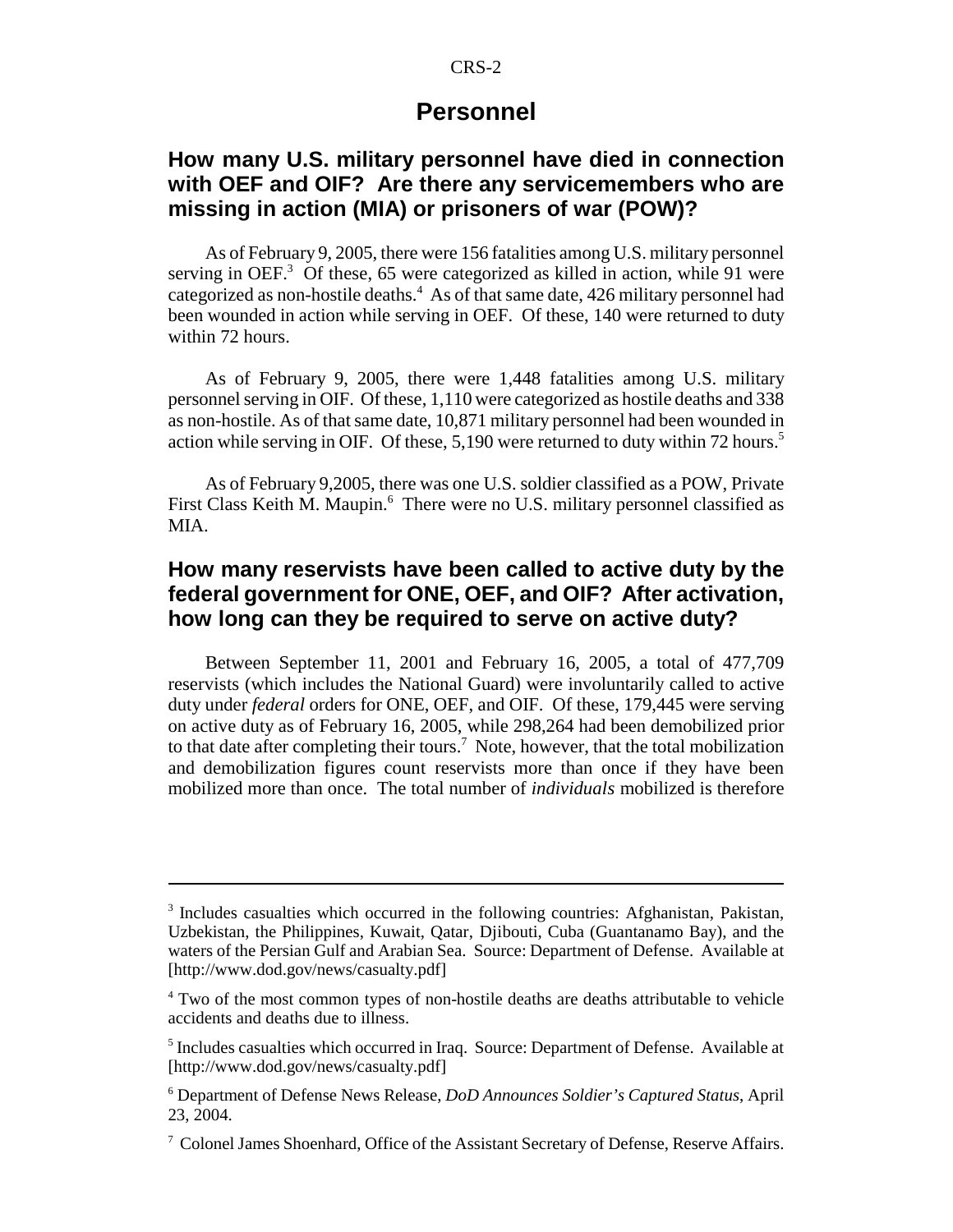lower than stated above, and probably by a significant margin due to the number of people who have been called up more than once.8

These reservists were called to active duty under a mobilization authority known as Partial Mobilization. In time of a national emergency declared by the President, Partial Mobilization authorizes the President<sup>9</sup> to order members of the Ready Reserve to active duty for a period not to exceed 24 consecutive months. Up to 1 million members of the Ready Reserve may serve on active duty at any one time under this provision of law. Although the President may declare a national emergency and mobilize reservists under this provision of law without approval from Congress, he is required to make regular reports to Congress justifying the mobilization of any activated units and identifying their mission and location. This authority was also used to mobilize reservists during the later part of the Persian Gulf War (1991).

DoD's general policy has been to keep reservists on active duty for no more than one year; and in the majority of cases to date, mobilized reservists have not been required to serve more than one year. However, the policy does allow the Service Secretary to keep reservists on active duty for up to 24 cumulative months if they are needed to meet operational or other requirements. It should be noted that DoD's policy capping reserve service at 24 *cumulative* months is more restrictive than the 24 *consecutive* month cap specified in law. If DoD were to change its policy to mirror the law, reservists could be mobilized multiple times for tours of 24 consecutive months apiece.

Also, some members of the National Guard have been called up to perform duties related to ONE in a *non-federal status*. Additionally, in 2001 and 2002, thousands of members of the National Guard were activated at the order of their respective governors to provide additional security at airports. They were called up under Title 32 of the U.S. Code, which means they were under state control, but with federal pay and benefits.<sup>10</sup> These distinctions have a significant bearing on the type of pay, benefits, and legal protections to which the affected individuals are entitled.

<sup>&</sup>lt;sup>8</sup> Based on the data available to the author, it is unclear how many individuals have been involuntarily activated more than once. However, given the historically large size of this mobilization, and the comparatively long duration (the mobilization began over three years ago), the figure is likely to be substantial.

<sup>&</sup>lt;sup>9</sup> Section 12302 of Title 10 states "In time of national emergency declared by the President ... or when otherwise authorized by law, an authority designated by the Secretary concerned may, without the consent of the persons concerned, order any unit, and any member not assigned to a unit organized to serve as a unit, in the Ready Reserve under the jurisdiction of that Secretary to active duty (other than for training) for not more than 24 consecutive months." Although the law assigns authority to mobilize reservists to an official designated by "the Secretary concerned," the President, in his capacity as Commander in Chief, is ultimately responsible for the decision to order reservists to active duty.

 $10$  Data on reservists participating in these ways are limited. Calculations made by Robert Goldich, Specialist in National Defense, Congressional Research Service from official data provided by the Department of Defense indicate that at least 40,000 reservists have served in support of ONE/OEF/OIF under some authority other than Partial Mobilization (e.g. volunteers, state active duty, full-time National Guard duty).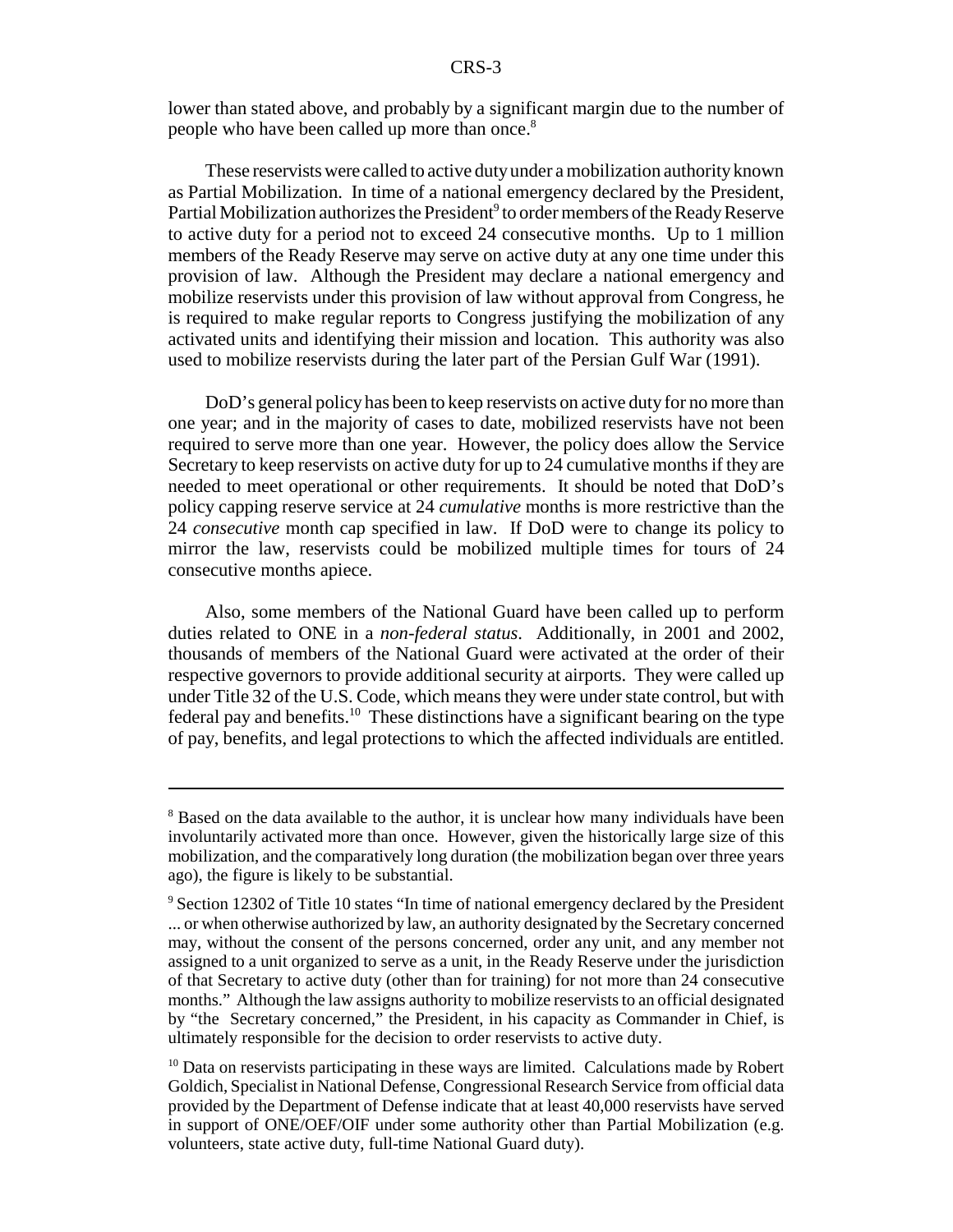For more information on this topic, see CRS Report RL30802, *Reserve Component Personnel Issues*, by Lawrence Kapp.<sup>11</sup>

## **What policies govern the deployment of "sole surviving" sons and daughters?**

No statute governs the deployment of "sole surviving" sons and daughters in today's all-volunteer military.<sup>12</sup> However, the Department of Defense does have an administrative policy governing assignments of a "sole surviving" son or daughter.<sup>13</sup> This policy allows "sole surviving" sons or daughters to apply for a protective assignment status which, once approved, prohibits his or her assignment "to any overseas area designated as a hostile-fire or imminent-danger area ... nor to duties that regularly might subject him or her to combat with the enemy."14 In addition to protective assignment, enlisted personnel who become sole surviving sons or daughters after having entered service may also apply for and be granted a discharge in most circumstances.15

**However, the term "sole surviving son or daughter" does not simply mean the only child in a family.** According to DOD's definition, a sole surviving son or

<sup>11</sup> See "Military Force Structure" at [http://www.congress.gov/brbk/html/ebter188.html].

<sup>12</sup> However, a law prohibits the *conscription* of "surviving sons" — not necessarily *sole* surviving sons — in certain circumstances. Conscription, also known as the draft, is governed by the Military Selective Service Act, located at 50 USC Appendix 451 to 471. Part of this law, 50 USC Appendix 456 (o), states: "Except during the period of a war or a national emergency declared by Congress, no person may be inducted for training and service under this title (sections 451 to 471a of this Appendix) unless he volunteers for such induction (1) if the father or the mother or a brother or a sister of such person was killed in action or died in line of duty while serving in the Armed Forces after December 31, 1959, or died subsequent to such date as a result of injuries received or disease incurred in line of duty during such service, or (2) during any period of time in which the father or the mother or a brother or a sister of such person is in a captured or missing status as a result of such service. As used in this subsection, the term 'brother' or 'sister' means a brother of the whole blood or a sister of the whole blood, as the case may be." Note, however, that the legal authority to induct men into the military, which is contained in the Military Selective Service Act, expired on July 1, 1973. Therefore, this provision of law is not currently relevant.

<sup>13</sup> Department of Defense Directive 1315.7, *Military Personnel Assignments*, paragraph 5.10.

<sup>14</sup> Department of Defense Directive 1315.7, *Military Personnel Assignments*, paragraph  $5.10.\overline{1}$ .

<sup>15</sup> Department of Defense Directive 1315.15, *Special Separation Policies for Survivorship*, paragraph 4. This policy does not apply during periods of war or national emergency declared by Congress, if the individual has court-martial charges pending, if the individual is being processed for involuntary separation for cause, or if the individual voluntarily enlists, reenlists, or voluntarily extends his or her term of active duty after being notified of the family casualty on which the survivorship claim is made.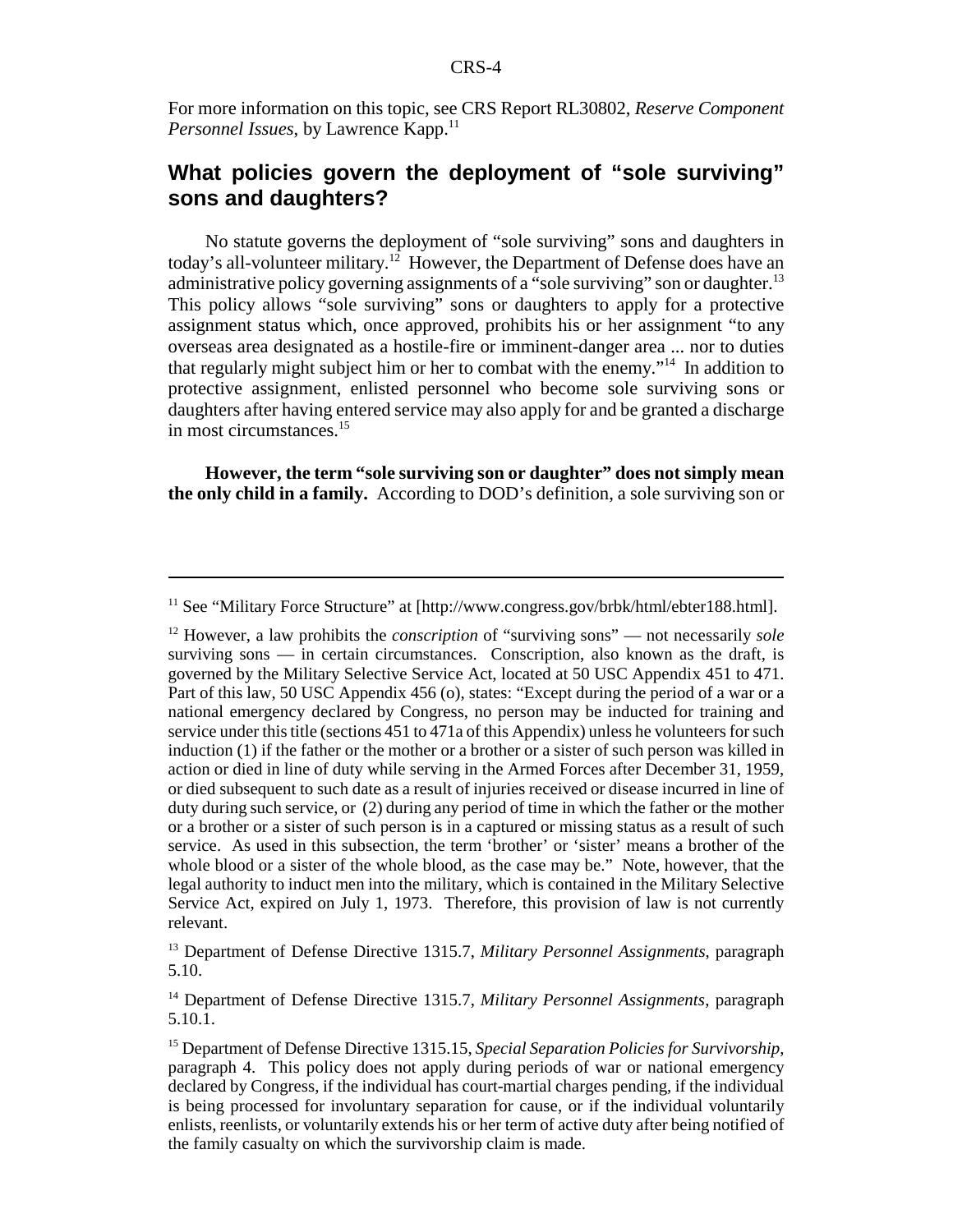daughter is the only remaining son or daughter in a family where the father,  $^{16}$  or one or more sons or daughters, served in the Armed Forces of the United States and, because of hazards with such military service, either (1) was killed, (2) died as a result of wounds, accident or disease, (3) is in a captured or missing-in-action (MIA) status, or (4) is permanently 100-percent disabled, is hospitalized on a continuing basis, and is not employed gainfully because of such disability.<sup>17</sup>

The "sole surviving" son or daughter issue is different from the commonly cited, albeit fictional, "Sullivan Act" or "Sullivan Law." The Sullivans were five brothers serving on board a single U.S. Navy ship (the *U.S.S. Juneau*) during World War II. Their ship was sunk by the Japanese on November 13, 1942, and all of the brothers died. In response to this tragedy, some proposals were made to prohibit brothers from serving together on the same ship, but Congress did not pass any such law, nor did the President issue an executive order to that effect. In response to a similar tragedy which occurred the previous year (three brothers serving aboard the *U.S.S. Arizona* perished during the Pearl Harbor attacks) the Navy did issue a policy forbidding commanding officers from approving requests from brothers to serve together, but the policy was apparently not enforced and did not prohibit the Navy from assigning brothers to the same ship.18

Current DOD policy states that "concurrent assigning of service members of the immediate family to the same military unit or ship is not prohibited, but requests for reassignment to a different unit of ship may be approved for all but one service member." Approval of such requests, however, are contingent upon the needs of the military.<sup>19</sup>

#### **What policies govern the status of conscientious objectors?**

No statute governs the treatment of conscientious objectors currently serving in the military.20 However, the Department of Defense does have an administrative

<sup>&</sup>lt;sup>16</sup> The definition in DOD Directive 1315.7 does not include the term "mother," but this appears to be an oversight, as the other DOD Directive dealing with the issue of sole surviving sons and daughters, DOD Directive 1315.15, does include the term mother.

<sup>17</sup> Department of Defense Directive 1315.7, *Military Personnel Assignments*, Enclosure 2, paragraph E2.1.39.

<sup>18</sup> Department of the Navy, Naval Historical Center, *Frequently Asked Questions: Sullivan Brothers*, located at [http://www.history.navy.mil/faqs/faq72-1.htm].

<sup>19</sup> Department of Defense Directive 1315.7, *Military Personnel Assignments*, paragraph 4.9.

 $20$  However, there is a law which deals with the treatment of conscientious objectors during a draft. The draft, is governed by the Military Selective Service Act, codified in 50 USC Appendix 451 to 471. Part of this law, 50 USC Appendix 456(j), states: "Nothing contained in this title (sections 451 to 471a of this Appendix) shall be construed to require any person to be subject to combatant training and service in the armed forces of the United States who, by reason of religious training and belief, is conscientiously opposed to participation in war in any form. As used in this subsection, the term ''religious training and belief'' does not include essentially political, sociological, or philosophical views, or a merely personal moral (continued...)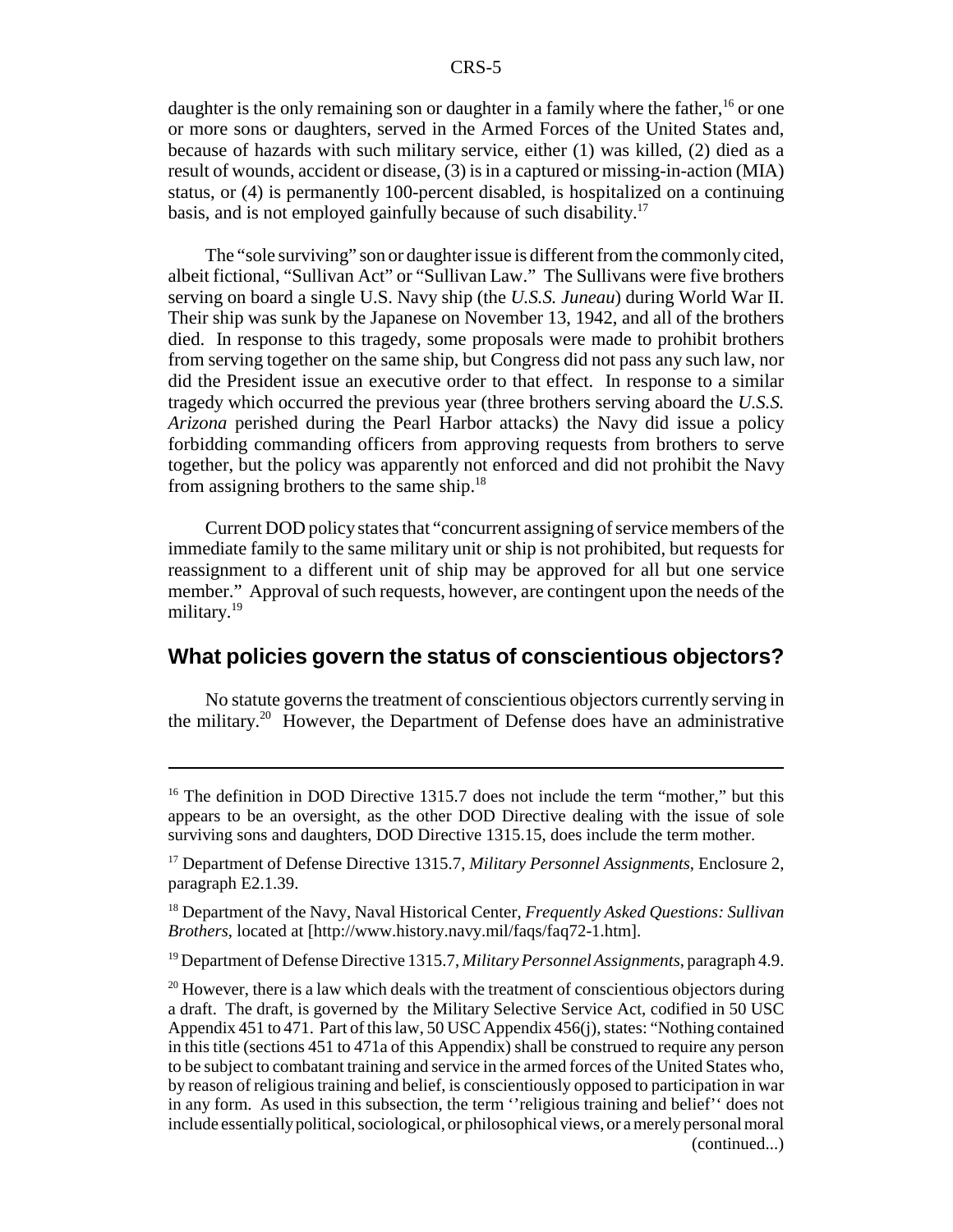policy relating to this issue.<sup>21</sup> Of course, in today's all-volunteer military, those who have moral objections to participating in war will likely choose not to join the military. Nonetheless, some people volunteer to join the armed forces with every intention of fulfilling their military obligations, but later develop religious or moral objections to participation in war. Such people may apply for transfer to non-combat related duties or for an administrative discharge, depending on the nature of their convictions. Following application, a formal investigatory procedure is initiated by the military to ascertain the facts and nature of the applicant's claim. Based on this investigation and the criteria for granting conscientious objector status defined in the DOD policy, a determination is made to either grant or deny the applicant's claim.

With respect to the criteria for granting conscientious objector status, a crucial one is the requirement that the individual be "opposed to participation in war in any form."<sup>22</sup> In other words, the objection "must be to all wars rather than a specific war."<sup>23</sup> This standard precludes those who are opposed to some wars, but not all wars, from being classified as conscientious objectors.

## **What is "stop-loss" and what is its effect on separations and discharges?**

Under federal law, the President has the authority to suspend laws related to promotion, retirement and separation of military personnel during a period of time when members of the Reserve Component have been involuntarily ordered to active federal service.<sup>24</sup> Since 1990, this authority has been delegated to the Secretary of Defense by executive order.<sup>25</sup> Secretary of Defense Donald Rumsfeld delegated this authority to each of the individual military services on September 19, 2001, allowing those services to "stop loss" by keeping individuals on active duty beyond their normal date of separation or retirement. Stop-loss has usually been implemented to permit the military to retain people with critical skills during a time of crisis.

 $20$  (...continued)

code. Any person claiming exemption from combatant training and service because of such conscientious objections whose claim is sustained by the local board shall, if he is inducted into the armed forces under this title (said sections), be assigned to noncombatant service... or shall, if he is found to be conscientiously opposed to participation in such noncombatant service...be ordered ...to perform for a period equal to the period prescribed in section 4(b) (section 454(b) of this Appendix) such civilian work contributing to the maintenance of the national health, safety, or interest as the Director may deem appropriate...." Note, however, that the legal authority to induct men into the military, which is contained in the Military Selective Service Act, expired on July 1, 1973. Therefore, this provision of law is not relevant to people serving in the military today.

<sup>21</sup> Department of Defense Directive 1300.6, *Conscientious Objectors*.

<sup>22</sup> Department of Defense Directive 1300.6, *Conscientious Objectors*, paragraph 5.1.1.1.

<sup>23</sup> Department of Defense Directive 1300.6, *Conscientious Objectors*, paragraph 5.2.1.

<sup>&</sup>lt;sup>24</sup> 10 U.S.C. 12305.

<sup>&</sup>lt;sup>25</sup> Executive Order 12728, August 22, 1990. This authority was originally invoked by President George H. W. Bush during the Persian Gulf War and has remained in effect since then.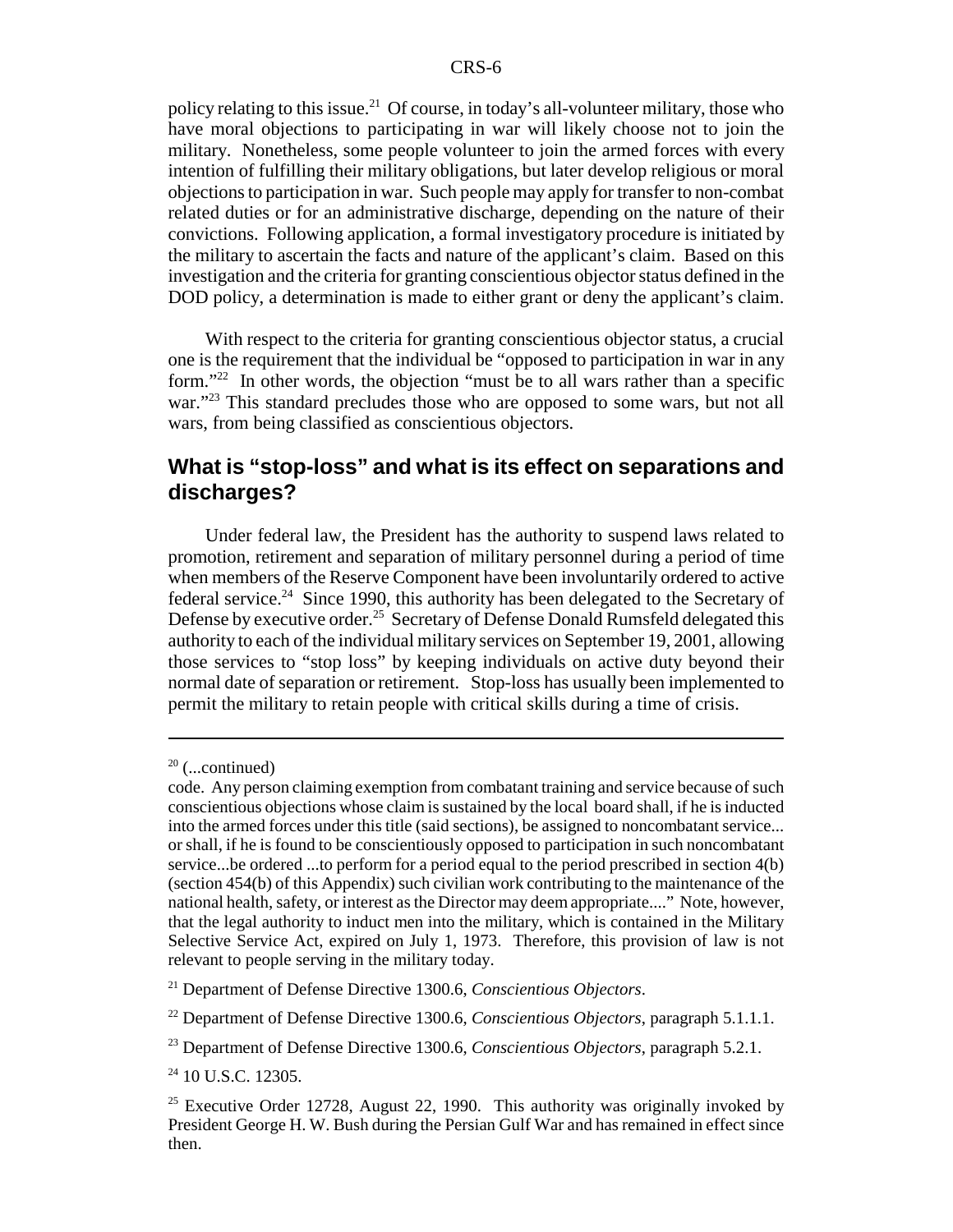Since September 11, 2001, all of the Services have implemented such "skill based" stop loss for various lengths of time, although none of the Services currently have such a policy in effect. However, the Army has implemented a stop-loss policy which delays the departure of personnel from units deploying to Iraq and Afghanistan until 90 days after the unit returns from its deployment. The purpose of this "unit based" stop-loss is to maintain unit cohesion and thereby maximize military effectiveness among units headed for a combat environment. The Army estimates that this policy will affect 36,700 soldiers from the Army, Army Reserve, and Army National Guard during the current rotations for Iraqi Freedom and Enduring Freedom (OIF rotation  $3/DEF$  rotation 6).<sup>26</sup>

Most *involuntary* separations — for example, discharges due to criminal acts — will not be affected by stop-loss. Additionally, the adoption of a stop-loss policy does not modify service policies or regulations which might lead to an administrative discharge (e.g. for homosexuality) or to a medical discharge.

# **Compensation**

## **What types of special pays and benefits are available to military personnel participating in OEF and OIF?**

Many military personnel participating in OEF and OIF may be eligible for Hostile Fire or Imminent Danger Pay (HF/IDP). HF/IDP is authorized by 37 U.S.C. 310, which provides a special pay for "duty subject to hostile fire or imminent danger." While DoD regulations distinguish between Hostile Fire Pay and Imminent Danger Pay, they are both derived from the same statute and an individual can only collect Hostile Fire Pay or Imminent Danger Pay, not both simultaneously.<sup>27</sup> The purpose of this pay is to compensate servicemembers for physical danger.<sup>28</sup> Iraq,

<sup>&</sup>lt;sup>26</sup> Army estimates provided by Major Harvey Johnson, Office of the Undersecretary of Defense for Personnel and Readiness, August 26, 2004.

 $27$  DoD regulations make clear a distinction between imminent danger pay (IDP) and hostile fire pay (HFP), which is only implicit in the statute. IDP is provided to servicemembers serving in specifically designated places deemed to pose a threat of physical harm or imminent danger due to insurrection, war, or terrorism; HFP is provided to servicemembers in any location where members of the uniformed services are actually exposed to hostile fire or explosion of hostile mines. (In practice, however, this distinction tends to be blurred: areas where hostile fire events are likely to occur have usually already been designated as "imminent danger zones," and, if not, they usually become so designated if hostile fire events occur on even a sporadic basis. Still, the distinction was clearly evidenced in the aftermath of the terrorist attacks of September 11, 2001 when military personnel located at the Pentagon and the World Trade Center on the date of the attacks were given HFP for the month of September, although no part of the United States is designated an "imminent danger zone"). IDP and HFP cannot be collected simultaneously. DOD Financial Management Regulation 7000.14-R, *Special Pay — Duty Subject to Hostile Fire or Imminent Danger*, August, 2002.

<sup>&</sup>lt;sup>28</sup> Department of Defense, *Military Compensation Background Papers*, 5<sup>th</sup> ed., 1996, 173.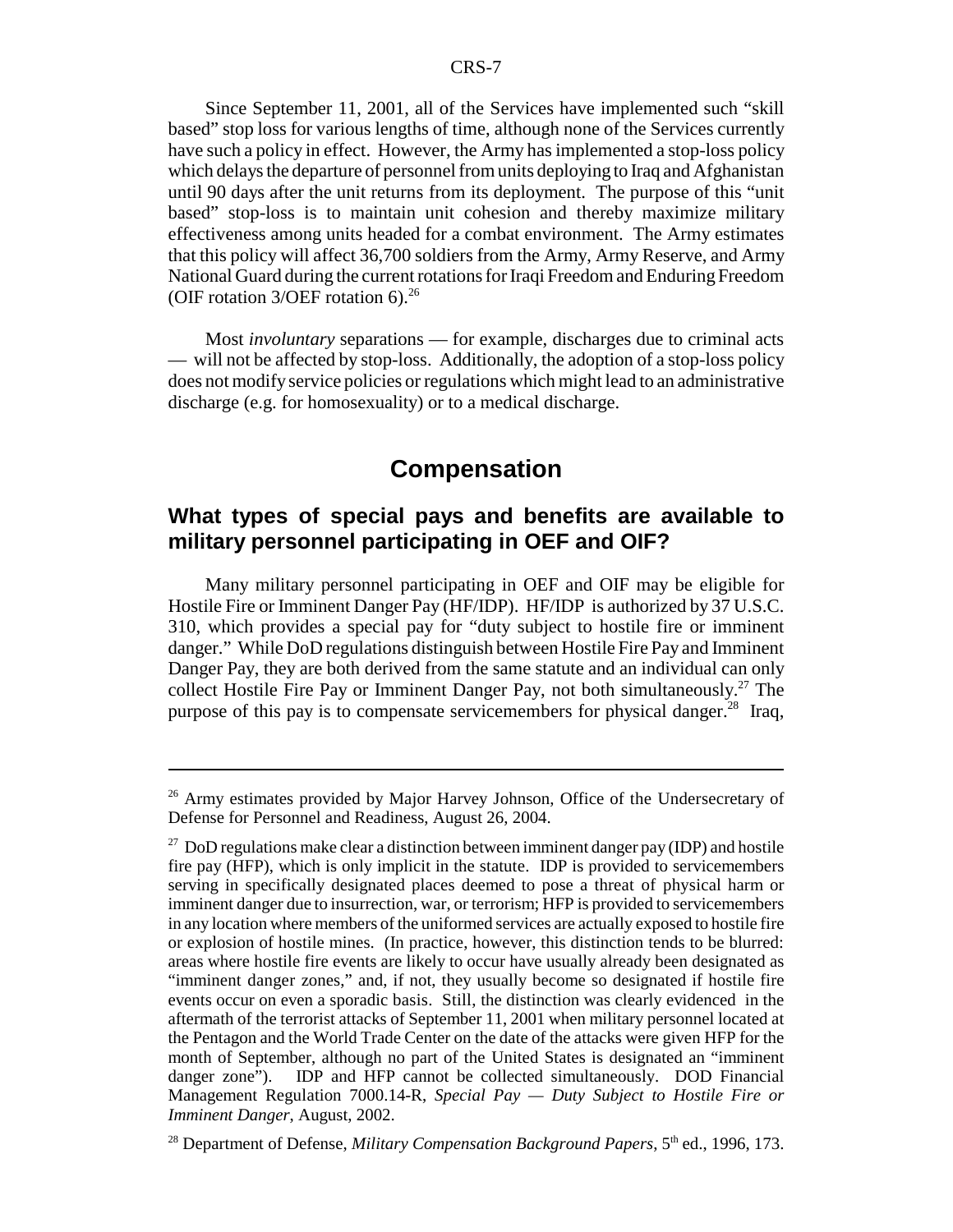Afghanistan, Kuwait, Saudi Arabia and many other nearby countries<sup>29</sup> have been declared imminent danger zones. Military personnel serving in such designated areas are eligible for HF/IDP. To be eligible for this pay in a given month, a servicemember must have served some time in one of the designated zones, even if only a day or less. The authorizing statute for HF/IDP sets the rate at \$225 per month.<sup>30</sup>

Military personnel serving in Iraq, Afghanistan, parts of the Persian Gulf region, and certain nearby areas<sup>31</sup> are also eligible for Hardship Duty Pay (HDP). HDP is authorized by 37 U.S.C. 305. It is compensation for the exceptional demands of certain duty, including unusually demanding mission assignments or service in areas with extreme climates or austere facilities. The maximum amount of HDP permitted by the statute is \$300 per month. The current rate of HDP for Iraq and Afghanistan is \$100 per month.

Military personnel participating in OEF and OIF may also be eligible for Family Separation Allowance (FSA). FSA is authorized by 37 U.S.C. 427, which provides a special pay for those servicemembers *with dependents* who are separated from their families for more than 30 days. The purpose of this pay is to "partially reimburse, on average, members of the uniformed services involuntarily separated from their dependents for the reasonable amount of extra expenses that result from such

<sup>&</sup>lt;sup>29</sup> Among the areas designated for receiving imminent danger pay are the land area of Afghanistan, Uzbekistan, Kyrgyzstan, Tajikistan, Pakistan, Iran, Azerbaijan, Iraq, Kuwait, Jordan, Saudi Arabia, Bahrain, Qatar, United Arab Emirates, Oman, Yemen, Georgia, Israel, Yemen, Djibouti, the Philippines, Indonesia, Malaysia, and most of Turkey. Service in the airspace above Afghanistan, Iraq, Kuwait, Saudi Arabia, Bahrain, Qatar, the Persian Gulf, and parts of Turkey qualifies as well. Also included is the surface area of the waters bounded by the Red Sea, the Gulf of Aden, the Gulf of Oman, and the Arabian Sea north of 10 degrees north latitude and west of 68 degrees east longitude. Sources: DOD Financial Management Regulation 7000.14-R, *Special Pay — Duty Subject to Hostile Fire or Imminent Danger*, October, 2003. Note that this is not a comprehensive list of all imminent danger locations: there are many locations in other parts of the world which have received this designation.

<sup>&</sup>lt;sup>30</sup> Until recently, HF/IDP was set at \$150 per month. However, Congress temporarily increased that amount to \$225 per month in P.L. 108-136, section 619, November 24, 2003, National Defense Authorization Act for Fiscal Year 2004. Congress made this increase permanent in P.L. 108-375, section 623, October 28, 2004, Ronald W. Reagan National Defense Authorization Act for Fiscal Year 2005.

 $31$  Among the areas designated for receiving hardship duty pay include Afghanistan, Kazakhstan, Krygystan, Uzbekistan, Turkmenistan, Tajikistan, India, Pakistan, Iraq, Kuwait, Oman, Yemen, Israel, Jordan, Georgia, Djibouti, and parts of the United Arab Emirates, Turkey, and Qatar. The Phillipines, Malyasia, and Indonesia are also designated hardship duty pay locations. Only people serving on the ground are eligible for Hardship Duty Pay. Sources: DOD Financial Management Regulation 7000.14-R, *Special Pay — Hardship Duty*, August, 2004. Note that this is not a comprehensive list of all hardship duty locations: there are many locations in other parts of the world that have received this designation. Hardship Duty Pay replaced what was known as Foreign Duty Pay in 1999.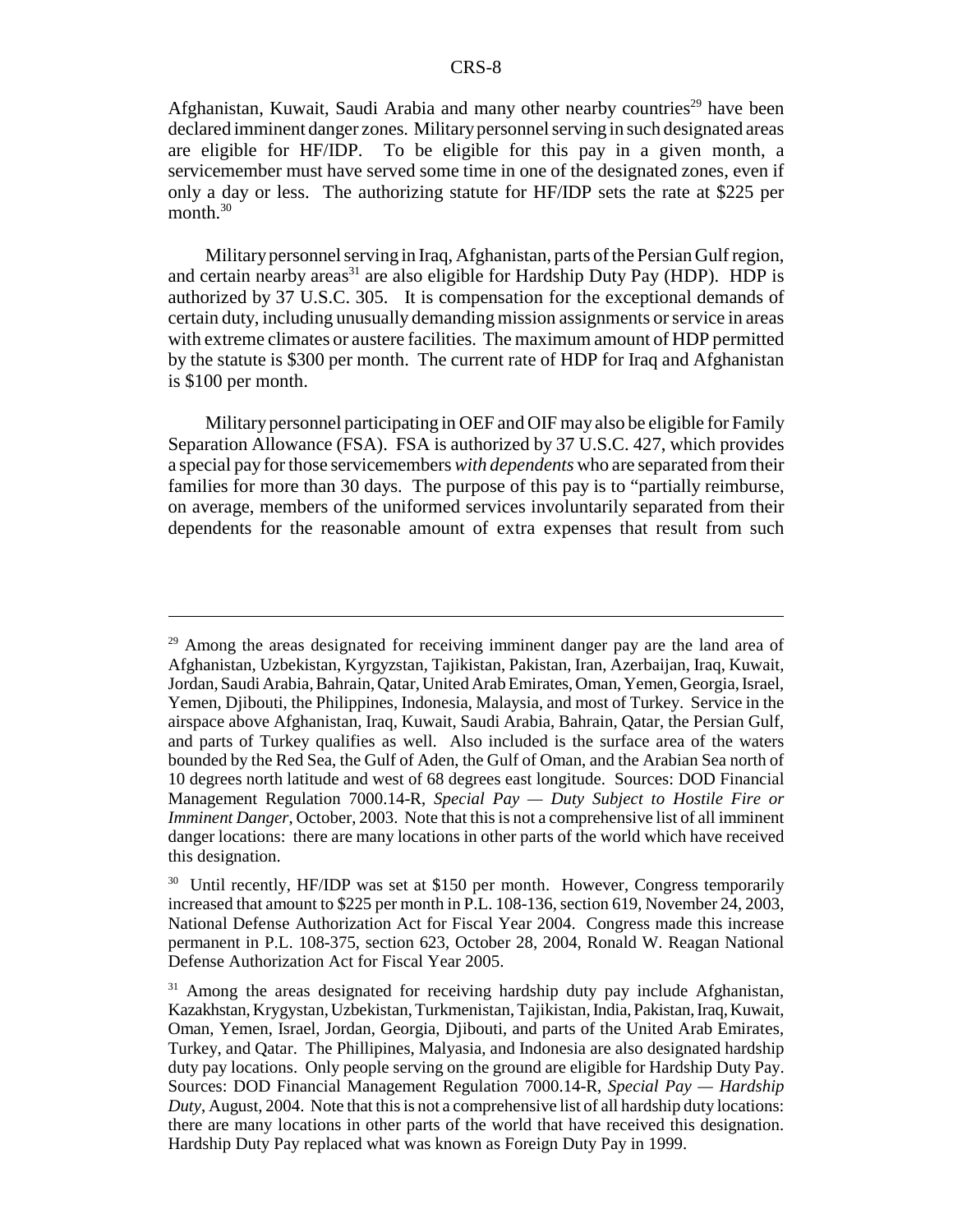separation...."<sup>32</sup> To be eligible for this allowance, U.S. military personnel must be separated from their dependents for 30 continuous days or more; but once the 30-day threshold has been reached, the allowance is applied retroactively to the first day of separation. The authorizing statute for FSA sets the rate at \$250 per month.<sup>33</sup>

Another benefit available to those deployed to Afghanistan, Iraq, and other designated areas nearby<sup>34</sup> is eligibility for the Savings Deposit Program.<sup>35</sup> This program allows service members to earn a guaranteed rate of 10 percent interest on deposits of up to \$10,000, which must have been earned in the designated areas. The deposit is normally returned to the servicemember, with interest, within 90 days after he or she leaves the eligible region, although earlier withdrawals can sometimes be made for emergency reasons.

Finally, one of the more generous benefits for many of those serving overseas in OEF or OIF is the "combat zone tax exclusion."36 Afghanistan and the airspace above it have been designated a "combat zone" since September 19, 2001.<sup>37</sup> Military personnel serving in direct support of the operations in this combat zone are also eligible for the combat zone tax exclusion.<sup>38</sup> Additionally, certain areas in the

<sup>34</sup> Eligibility for the Savings Deposit Program includes Afghanistan, Bahrain, Djibouti, Iraq, Jordan, Kazakhstan, Kuwait, Kyrgyzstan, Oman, Pakistan, Philippines, Qatar, Saudi Arabia, Tajikistan, Turkey, Turkmenistan, United Arab Emirates, Uzbekistan, Yemen, the waters of the Red Sea, the Gulf of Aden, the Gulf of Oman, the Persian Gulf, and the Arabian Sea north of 10 degrees north latitude and west of 68 degrees east longitude, as well as the airspace above these regions. Eligibility for this benefit varies slightly depending on the area one is assigned to, but generally a servicemember must serve at least 30 days in the designated area. Some areas also grant eligibility if a servicemember serves at least one day in each of three consecutive months in the designated areas. Some areas require that service be in a designated combat zone, or in support of a designated combat zone, or that the servicemember be in receipt of hostile fire/imminent danger pay. Source: DOD Financial Management Regulation 7000.14-R, *Savings Deposit Program*, February 2002, with interim changes, and data provided by Lieutenant Colonel Janet Fenton, Office of the Secretary of Defense, Directorate of Compensation.

<sup>35</sup> 10 U.S.C. 1035.

<sup>36</sup> 26 U.S.C. 112.

37 Source: Internal Revenue Service, *Combat Zones*, available at [http://www.irs.gov/ newsroom/article/0,,id=108331,00.html]

 $32$  Department of Defense, *Military Compensation Background Papers*,  $5<sup>th</sup>$  edition, 1996, 773.

<sup>&</sup>lt;sup>33</sup> Until recently, the rate for Family Separation Allowance was \$100 per month. However, Congress temporarily increased this rate to \$250 per month in P.L. 108-136, section 619, November 24, 2003, National Defense Authorization Act for Fiscal Year 2004. Congress made this increase permanent in P.L. 108-375, section 623, October 28, 2004, Ronald W. Reagan National Defense Authorization Act for Fiscal Year 2005.

<sup>&</sup>lt;sup>38</sup> *Ibid*. To qualify under this provision, servicemembers must be serving in Pakistan, Tajikistan, or Jordan (as of September 19, 2001); Incirlik Air Base in Turkey (as of September 21, 2001); Uzbekistan or Kyrgyzstan (as of October 1, 2001); the Philippines (as of January 9, 2002); Yemen (as of April 10, 2002); or Djibouti (as of July 1, 2002).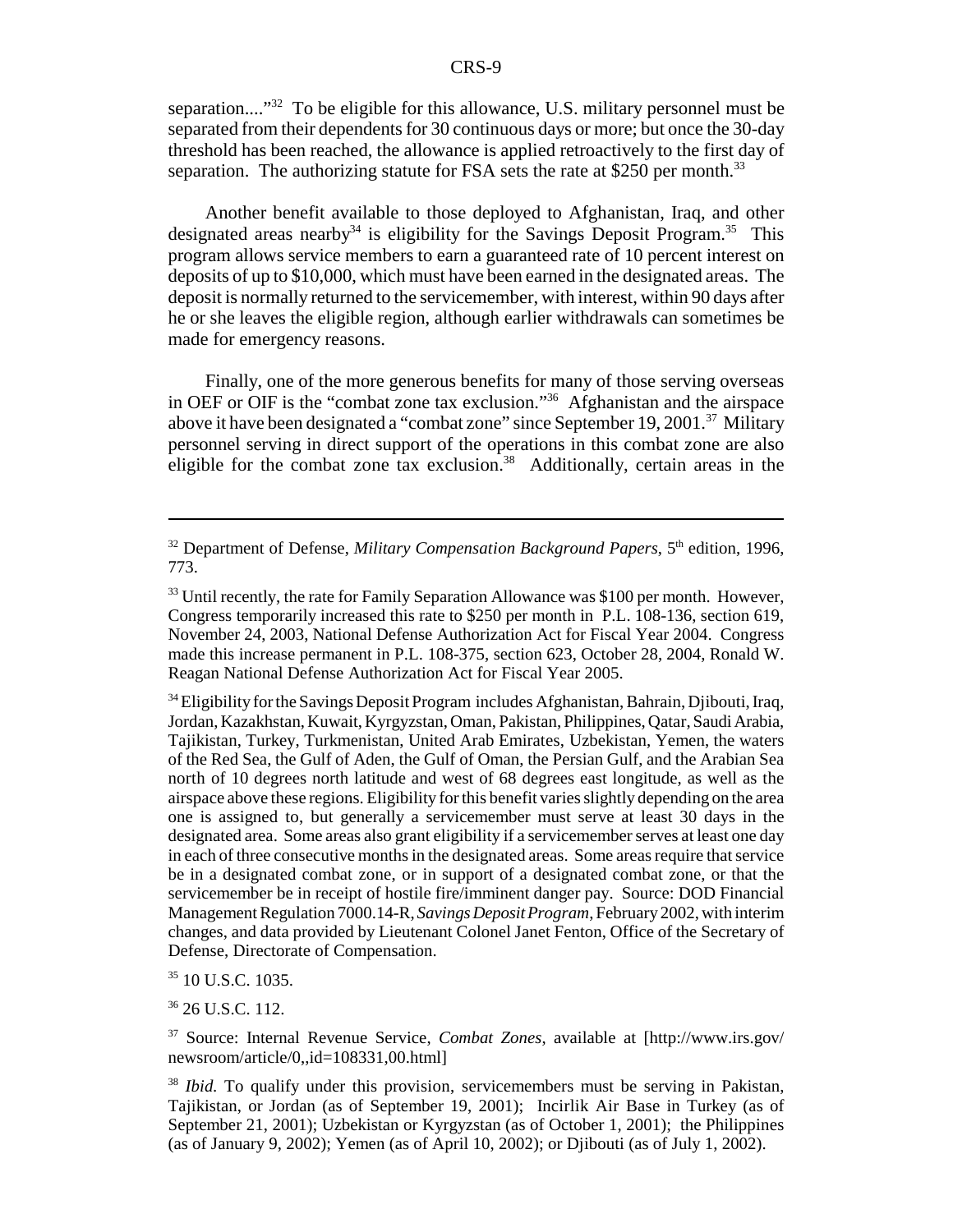Persian Gulf region<sup>39</sup> — including Iraq — have been designated combat zones since 1991. Military personnel serving in direct support of operations in this combat zone are also eligible for the combat zone tax exclusion.<sup>40</sup> For enlisted personnel and warrant officers, this means that all compensation for active military service in a combat zone is free of federal income tax. For commissioned officers, their compensation is free of federal income tax up to the maximum amount of enlisted basic pay plus any imminent danger pay received.<sup>41</sup> While the combat zone tax exclusion contained in federal law applies only to federal income tax, almost all states have provisions extending the benefit to their state income tax as well.<sup>42</sup>

## **What types of compensation and benefits are available to the dependents of U.S. military personnel who die in the line of duty while participating in ONE, OEF, or OIF?**

Dependents of active duty military personnel who die in the line of duty are eligible for a variety of special payments and benefits. The major compensation and benefit programs are listed below.

#### **Compensation in the Form of Cash Payments.**

**Death Gratuity.** The death gratuity is a lump sum payment to the surviving spouse of the servicemember, or to the children of the servicemember in equal shares if there is no spouse.<sup>43</sup> The payment amount is  $$12,420$  for 2005.<sup>44</sup> The death gratuity may also be paid if death occurs within 120 days after release from active duty if the death resulted from injury or disease incurred or aggravated during

<sup>39</sup> *Ibid.* Includes Iraq, Kuwait, Saudi Arabia, Bahrain, Qatar, United Arab Emirates, Oman, the waters of Persian Gulf, the Red Sea, the Gulf of Aden, the Gulf of Oman, and the Arabian Sea north of 10 degrees north latitude and west of 68 degrees east longitude, as well as the airspace above these regions.

<sup>40</sup> *Ibid.* Includes Israel and Turkey (as of January 1, 2003) and the Mediterranean Sea east of 30 degrees east longitude (as of April 11, 2003).

<sup>&</sup>lt;sup>41</sup> According to the Internal Revenue Service, "For 2003, the monthly combat pay exclusion for officers totals \$5,957.70. For 2004, it totals \$6,315.90." This information, and information on combat zone tax exclusion generally, is available at [http://www.irs.gov/ newsroom/article/0,,id=101262,00.html].

<sup>&</sup>lt;sup>42</sup> Department of Defense, *Military Compensation Background Papers*, 5<sup>th</sup> Edition, September, 1996, 832-837.

<sup>43 10</sup> U.S.C. 1475-1480. Amended by P.L. 108-136, section 619, November 24, 2003, National Defense Authorization Act for Fiscal Year 2004.

<sup>&</sup>lt;sup>44</sup> Until recently, the death gratuity was statutorily defined as \$12,000. However, a provision in the Ronald W. Reagan National Defense Authorization Act for Fiscal Year 2005 (P.L. 108-375, section 643(b), October 28, 2004) indexed the death gratuity to mirror increases in basic pay. Hence, while the gratuity was \$12,000 in 2004, it increased to \$12,420 in 2005 to reflect the 3.5% raise in basic pay given the service members.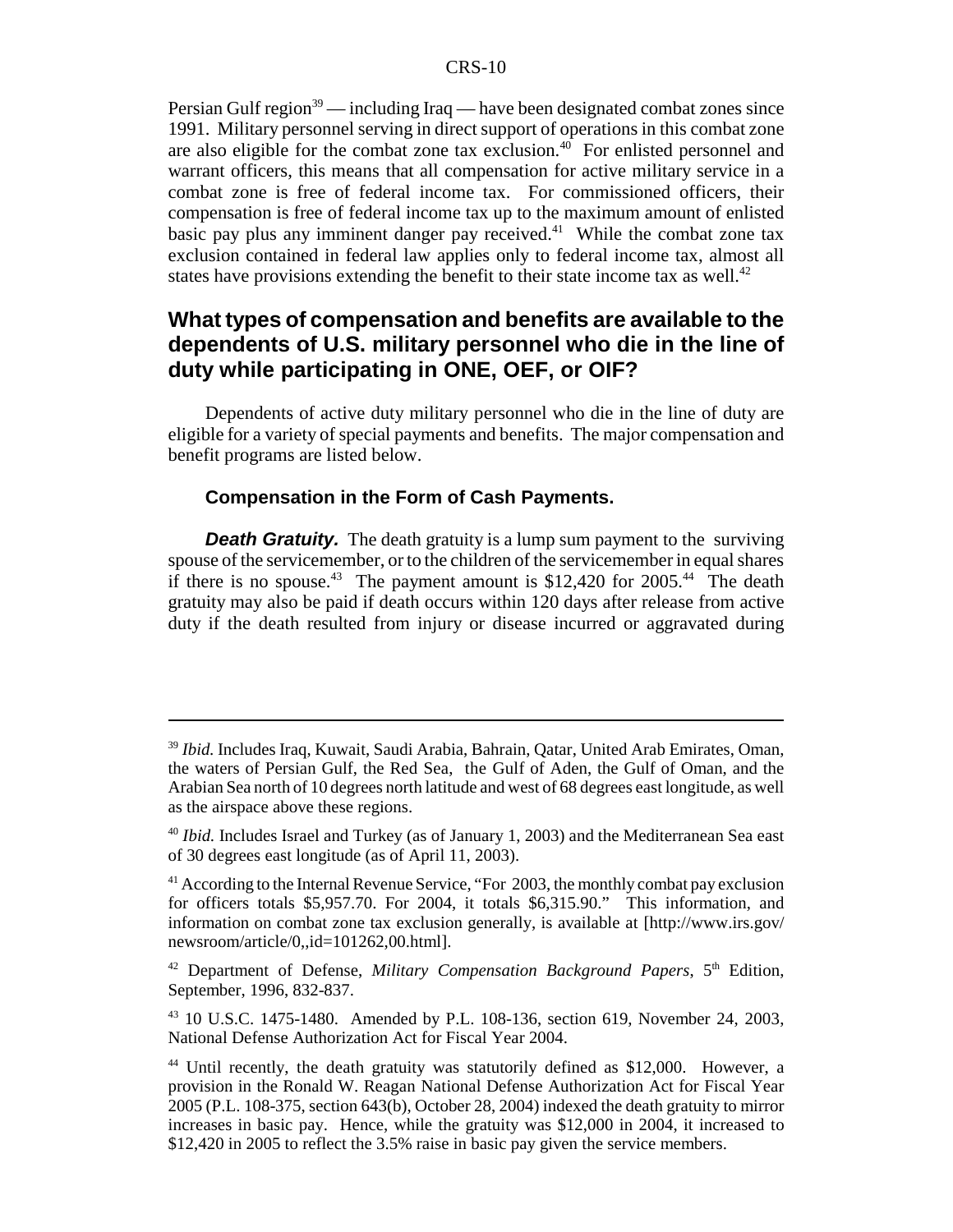military service.<sup>45</sup> The purpose of this benefit is to provide cash quickly to the survivors in order to help them meet immediate needs.

**Payment for Unused Leave.** The servicemembers' designated beneficiary, or the statutorily specified next of kin if no beneficiary was designated, is entitled to a payment for any unused leave the servicemember had accrued at the time of death.<sup>46</sup>

*Servicemembers Group Life Insurance (SGLI).* All members of the military are automatically enrolled in SGLI for the maximum benefit of \$250,000. Servicemembers may reduce or decline coverage under SGLI, but doing so requires that they request this in writing. In contrast to most civilian life insurance providers, SGLI pays benefits in the event of combat-related deaths.<sup>47</sup>

#### **Compensation in the Form of Annuities.**

**Survivor Benefit Plan.** Effective September 10, 2001, all active duty personnel are covered by the Survivor Benefit Plan (SBP).<sup>48</sup> Under the SBP, if a servicemember dies while on active duty, the surviving spouse is entitled to an annuity, which is based in part on the deceased's basic pay level<sup>49</sup> and years of service. The interaction between SBP benefits, Social Security benefits, and Dependency and Indemnity Compensation is complex and may result in reduced or offset SBP benefits. For a full description of these interactions, see CRS Report RL31664, *The Military Survivor Benefit Plan: A Description of Its Provisions*, by David Burrelli. SBP payments are terminated for a surviving spouse who remarries before age 55.

*Dependency and Indemnity Compensation.* The Dependency and Indemnity Compensation (DIC) program, administered by the Department of Veterans' Affairs, provides a monthly payment to unremarried surviving spouses, or eligible children, of servicemembers who die because of service related illnesses or injuries. At present, the monthly payment for surviving spouses is \$993 per month, plus \$247 per child. Additional payments can also be made if the survivor has certain disabilities.<sup>50</sup> See the previous paragraph on the Survivor Benefit Plan for important information on the combination of DIC with other government provided annuities.

50 38 U.S.C. 1311

 $45$  10 U.S.C. 1476

 $46$  10 U.S.C. 501(d)(1)

<sup>47 38</sup> U.S.C. 1965-1979.

<sup>&</sup>lt;sup>48</sup> The program was originally designed to provide benefits only to the widows or widowers of retirement-eligible servicemembers.

<sup>&</sup>lt;sup>49</sup> Depending on when the deceased servicemember entered active duty, the basic pay level will be either the monthly basic pay earned just prior to death, or the average of the highest 36 months of basic pay that the servicemember earned.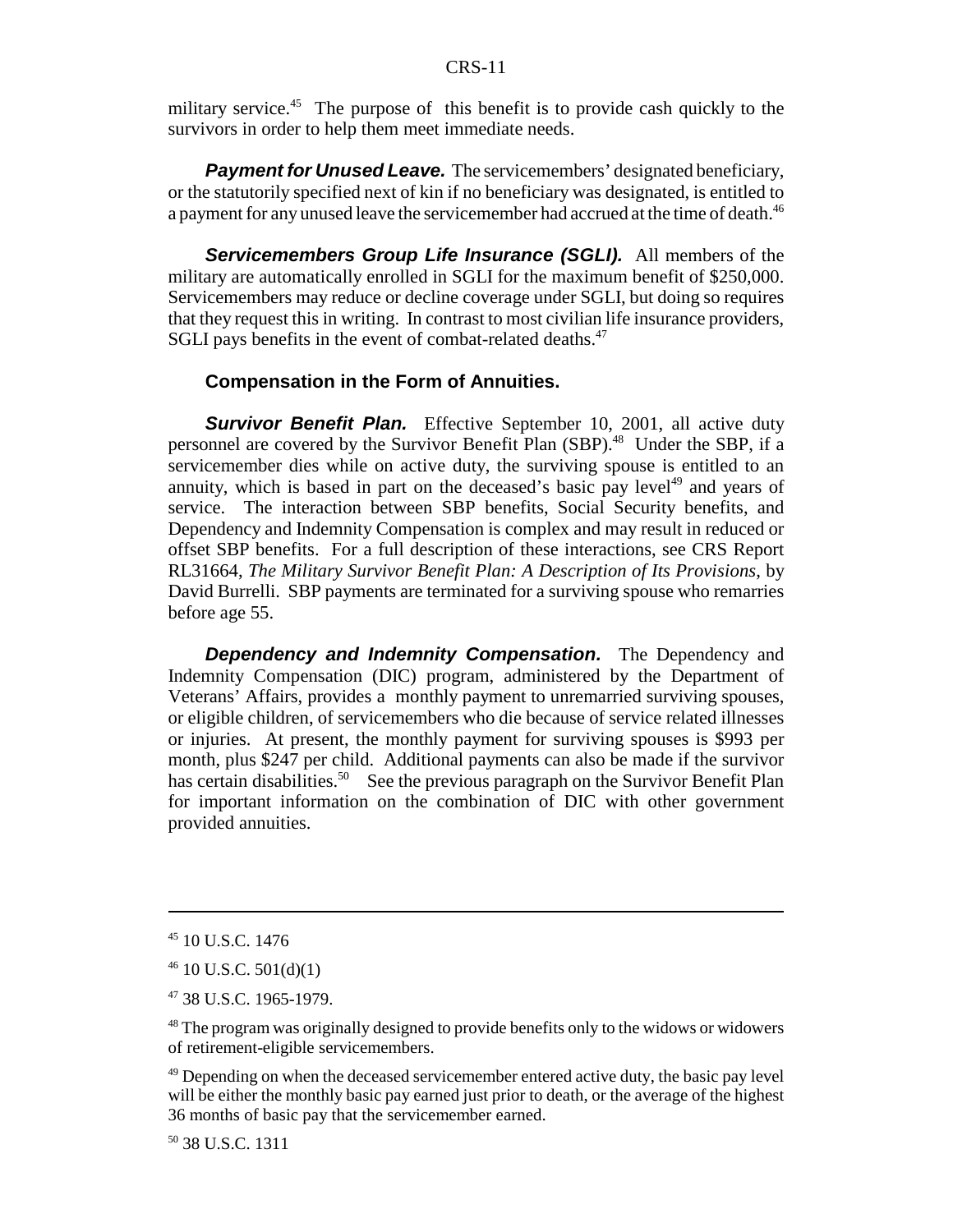**Social Security Survivor Benefits.** Surviving spouses and children of servicemembers who die while on active duty may be eligible for Social Security Survivor benefits if they meet certain eligibility requirements.<sup>51</sup> The amount of benefits varies based on a number of factors, including the average lifetime earnings of the decedent, the number of quarters the decedent paid Social Security taxes, and certain characteristics of the beneficiary, such as age and relationship to the decedent. Remarriage can have an effect on a widow's or widower's benefit. See the previous paragraph on the Survivor Benefit Plan for important information on the combination of Social Security benefits with other government provided annuities.

#### **Burial Benefits.**

*Expenses Related To Death.* The following expenses may either be paid directly by the military service to which the deceased belonged, or reimbursed to the individual who pays for them: "(1) Recovery and identification of the remains. (2) Notification of the next of kin or other appropriate person. (3) Preparation of the remains for burial, including cremation if requested by the person designated to direct disposition of the remains. (4) Furnishing of a uniform or other clothing. (5) Furnishing of a casket or urn, or both, with outside box. (6) Hearse service. (7) Funeral director's service. (8) Transportation of the remains, and round-trip transportation and prescribed allowances for an escort of one person, to the place selected by the person designated to direct disposition of the remains or, if such a selection is not made, to a national or other cemetery which is selected by the Secretary and in which burial of the decedent is authorized. (9) Interment of the remains. (10) Presentation of a flag of the United States to the person designated to direct disposition of the remains...(11) Presentation of a flag of equal size to the flag presented under paragraph (10) to the parents or parent, if the person to be presented a flag under paragraph (10) is other than the parent of the decedent."52

*Burial In National Cemeteries.* Members of the Armed Forces who die while on active duty are eligible for burial in national cemeteries, including Arlington National Cemetery. The government provides a grave site, opening and closing of the grave, headstone or marker, and maintenance of the site at no cost to the family. Inurement of cremated remains in a columbarium is an option as well.

#### **Other Benefits.**

*Housing Benefits.* Current law allows the Secretary of Defense to permit the family of a servicemember who dies on active duty to remain in government quarters for up to 180 days, free of charge. Alternatively, the Secretary can authorize payment

<sup>&</sup>lt;sup>51</sup> A thorough description of Social Security Survivor Benefits, including eligibility requirements, is provided in *Background Material and Data on Programs Within the Jurisdiction of the Committee on Ways and Means (The Green Book)*, available at [http://www.congress.gov/brbk/html/ebssc1.shtml] under the heading "Detailed Program Description (From the Green Book)."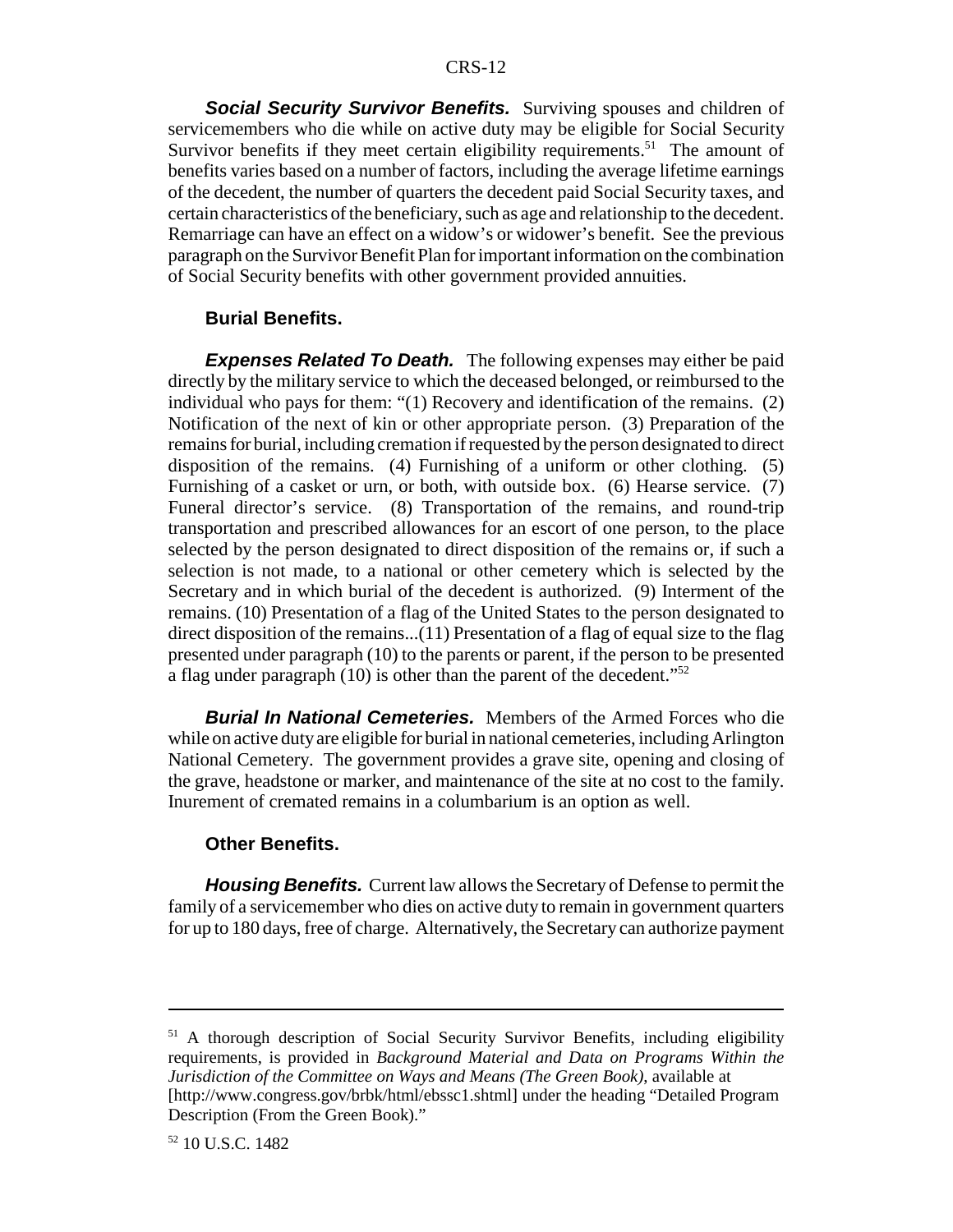of the Basic Allowance for Housing, a tax-free allowance designed to cover most of the costs of civilian housing in a given region, for  $180 \text{ days}$ .<sup>53</sup>

*Medical Benefits.* The unremarried surviving spouse of a deceased servicemember remains eligible for TRICARE, the military health care system, until age 65. At age 65, the surviving spouse becomes eligible for TRICARE for Life, provided he or she has Medicare Part A and Part B coverage. Children of the deceased servicemember remain eligible for TRICARE until they become 21 years of age, although eligibility may extend past age 21 if the child meets certain requirements and is either enrolled full time in an institution of higher learning or has a severe disability. Surviving family members of a deceased servicemember receive TRICARE benefits at the active duty dependent rate for a three year period, after which they receive TRICARE benefits at the retiree dependent rates.<sup>54</sup>

*Commissary and Exchange Access.* The unremarried surviving spouse of a deceased servicemember is eligible for unlimited access to the commissary and exchange systems indefinitely. Children of a deceased servicemember are eligible for unlimited access to the commissary and exchange system until they become 21 years of age or get married, although eligibility may extend past age 21 if the child meets certain requirements and is either enrolled full time in an institution of higher learning or has a severe disability.<sup>55</sup>

*Educational Assistance.* The Survivors' and Dependants' Educational Assistance program,<sup>56</sup> administered by the Department of Veterans' Affairs, provides up to 45 months of educational assistance to unremarried<sup>57</sup> surviving spouses, or eligible children, of servicemembers who die in the line of duty. At present, the monthly payment is \$803 per month for full-time attendance at eligible institutions; a lesser amount is paid for part-time attendance. Unremarried spouses have up to ten years to use this benefit. Children may generally receive benefits between the ages of 18 and 26, although there are circumstances where a child can receive benefits before 18 or after 26. This benefit can be used for undergraduate or graduate study, technical or vocational schooling, correspondence courses, some types of on-the-job training, and certain other educational programs.

<sup>53 37</sup> U.S.C. 403(l).

<sup>&</sup>lt;sup>54</sup> Legislation governing military health care benefits is located at 10 U.S.C. 1071 et. seq. For more information on TRICARE, see CRS Issue Brief IB93103, *Military Medical Care Services: Questions and Answers*, by Richard Best. See also the DOD sponsored website, [http://www.tricare.osd.mil]

<sup>55</sup> See DOD Directive 1330.17-R, *Armed Services Commissary Regulations*, and DOD Directive 1330.9, *Armed Services Exchange Regulations*.

<sup>56</sup> Codified in Title 38, Chapter 35 of the United States Code.

<sup>&</sup>lt;sup>57</sup> However, a recent change in the law allows a surviving spouse to remarry after age 57 and retain eligibility for this benefit, provided he or she still meets the other eligibility criteria. P.L. 108-183, section 101, December 16, 2003.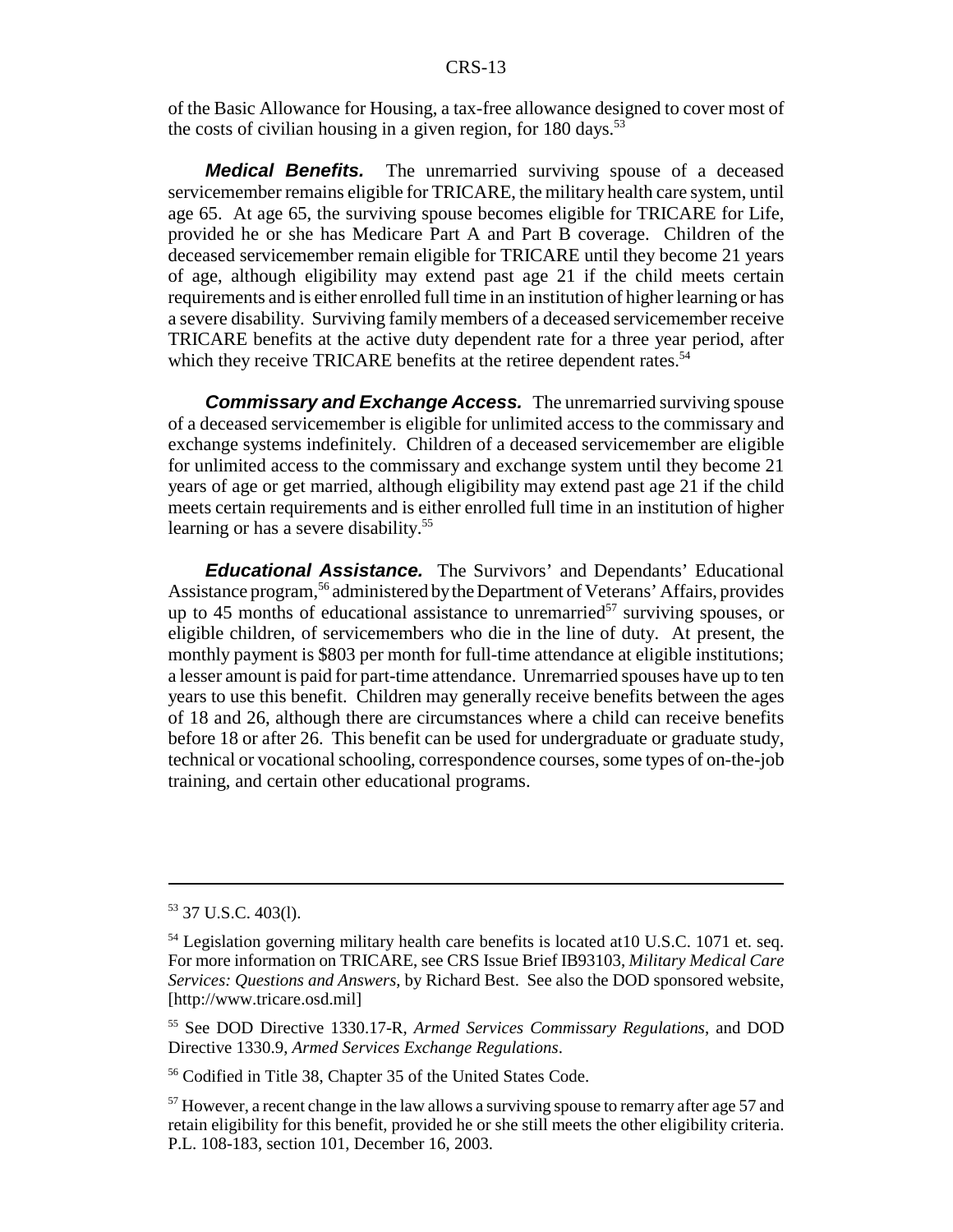#### **What protections and advantages does the Servicemembers' Civil Relief Act (SCRA) provide to military personnel?**

Military personnel, including reservists called into active federal service, are eligible for a broad array of legal protections under the Servicemembers' Civil Relief Act (SCRA) of 2003.<sup>58</sup> (Note, however, that National Guardsmen who are serving in a purely state status are *not* covered by the SCRA; National Guardsmen performing full time National Guard duty under Title 32, section 502(f) of the U.S. Code are eligible for coverage under the SCRA in certain circumstances).<sup>59</sup> Among other things, the SCRA provides military personnel with certain protections against rental property evictions, mortgage foreclosures, insurance cancellations, and government property seizures to pay tax bills. The SCRA also limits to 6 percent the amount of interest that the servicemember has to pay on loans — except student loans — incurred prior to entry onto active duty. Usually, the provisions of the SCRA only apply during the period of active military service, or for a short period of time afterwards. For a full description of the legal protections provided to activated reservists by the SCRA, see the CRS Report RL32360, *The Servicemembers' Civil Relief Act (P.L. 108-189)*, by Estella Velez Pollack.

# **Force Structure**

## **Does the military have sufficient manpower to conduct all of the missions it is currently assigned?**

Prior to the September  $11<sup>th</sup>$  attacks, there was a serious debate within Congress and the executive branch over whether the military was being tasked with more missions than it could realistically handle, given its manpower levels. Congress was especially concerned that these missions — in Bosnia, Kosovo, Southwest Asia, the Sinai, and elsewhere — might be producing personnel tempo (PERSTEMPO) levels<sup>60</sup> high enough to have a negative effect on retention.<sup>61</sup> As such, Congress

<sup>58</sup> P.L. 108-139, codified at 50 U.S.C. App. 501 et. seq. The SCRA replaced the Soldiers' and Sailors' Civil Relief Act (SSCRA) of 1940.

<sup>&</sup>lt;sup>59</sup> The SCRA covers members of the National Guard serving on active duty under Title 10 of the U.S. Code, and members of the National Guard serving "under a call to active service authorized by the President or the Secretary of Defense for a period of more than 30 consecutive days under section 502(f) of title 32, United States Code, for purposes of responding to a national emergency declared by the President and supported by Federal funds." This is narrowly defined subset of full time National Guard duty which includes, for example, the thousands of National Guard personnel who performed airport security missions after the terrorist attacks of September 11, 2001. For more information on nonfederal status for National Guardsmen, see CRS Report RL30802, *Reserve Component Personnel Issues: Questions and Answers*, by Lawrence Kapp.

<sup>&</sup>lt;sup>60</sup> Personnel tempo is the rate at which military personnel are deployed away from their home station.

 $61$  Deployments can have a positive effect on retention, but some studies indicate that after (continued...)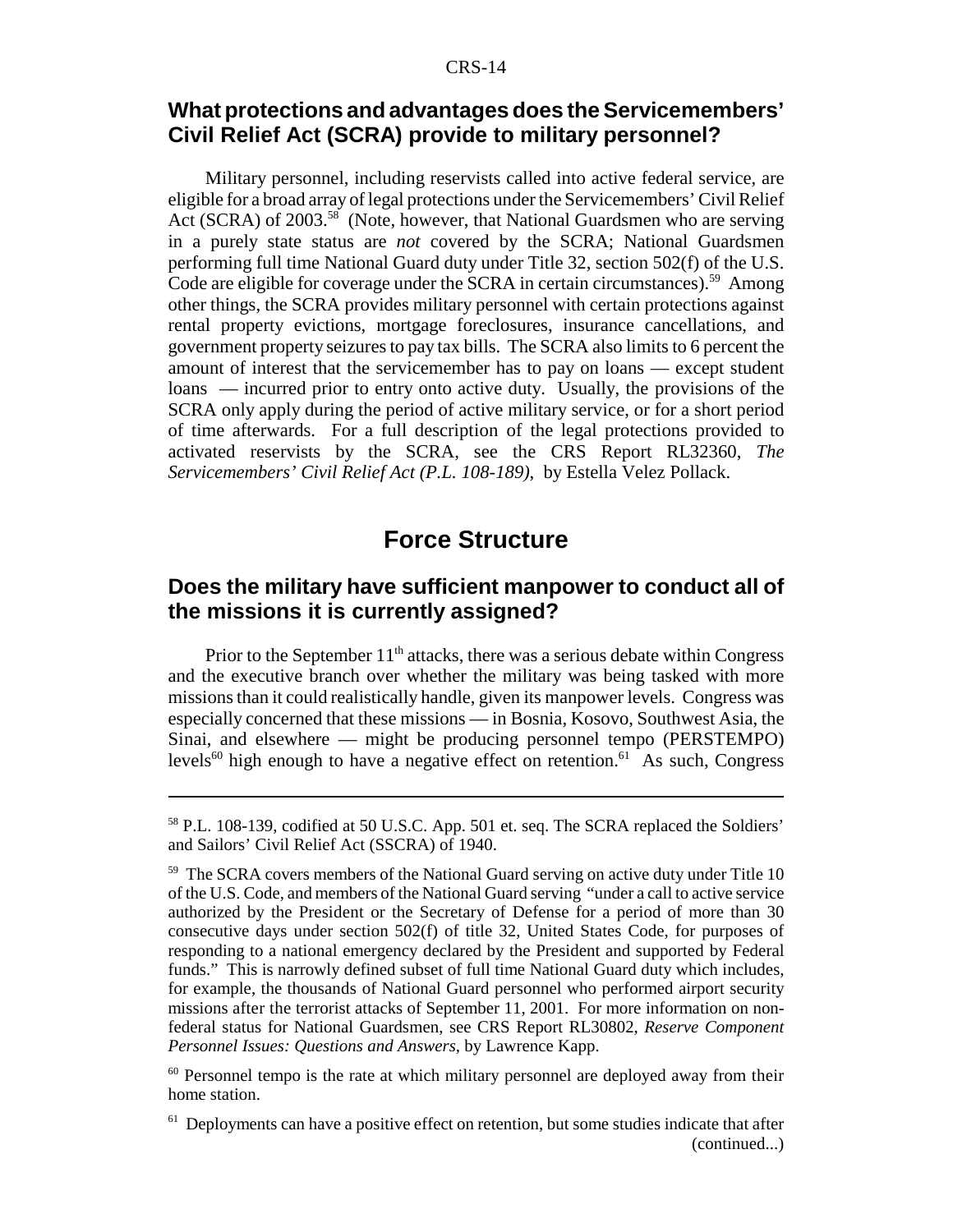passed laws requiring the services to track the PERSTEMPO of every servicemember, to monitor individual PERSTEMPO levels more closely, and to pay an allowance to servicemembers assigned lengthy or numerous deployments.<sup>62</sup> Similar concerns about PERSTEMPO led General Eric Shinseki, the Army Chief of Staff, to assert before the House Armed Services Committee in July, 2001, that "Given today's mission profile, the Army is too small for the mission load it is carrying." During that hearing, both Shinseki and Secretary of the Army Thomas White endorsed a proposal to increase the Army's end strength from 480,000 to 520,000 soldiers. $63$ 

Since September 11, 2001, operations Noble Eagle, Enduring Freedom and Iraqi Freedom have dramatically increased the manpower needs of the military services. In the past year and a half, this has been especially true for the Army, which has shouldered the bulk of the manpower burden associated with the occupation of Iraq. These manpower needs have been filled primarily through the call up of over 400,000 reservists, longer duty days and higher PERSTEMPO rates for many active duty personnel, and the use of contract personnel. So far, this response has been enabled the military to perform its assigned missions, but it could cause problems in the future — for example, in unacceptably low retention rates, unacceptable performance levels, and difficulty responding to new crises — if carried out over an extended period of time.

In order to prevent such problems from occurring, Congress and the executive branch have taken a number of actions. For example, at the end of FY2003 and FY2004 the Department of Defense invoked a statutory provision which allowed it to exceeded its authorized end strength.<sup>64</sup> Additionally, Congress recently authorized

 $61$  (...continued)

a certain threshold level, high PERSTEMPO levels have a negative effect on retention. See for example James Hosek and Mark Totten, *Does Perstempo Hurt Reenlistment? The Effect of Long or Hostile Perstempo on Reenlistment*, RAND, 1998; Paul Sticha, Paul Hogan and Diane Maris, *Personnel Tempo: Definition, Measurement, and Effects on Retention, Readiness and Quality of Life*, Army Research Institute, 1999; and Peter Francis, *OPTEMPO and Readiness*, Center for Naval Analysis, 1999.

 $62$  The PERSTEMPO legislation is codified at 10 U.S.C. 136, 10 U.S.C. 487, 10 U.S.C. 991, and 37 U.S.C. 436. 10 U.S.C. 991(d) contains a national security waiver that states "The Secretary of the military department concerned may suspend the applicability of this section to a member or any group of members under the Secretary's jurisdiction when the Secretary determines that such a waiver is necessary in the national security interests of the United States." On October 8, 2001, Deputy Secretary of Defense Paul Wolfowitz signed an order indefinitely suspending part of the PERSTEMPO legislation, including payments authorized under 37 U.S.C. 436.

<sup>63</sup> Nicholas J. Carter, *ArmyLink News*, "White, Shinseki: Army Needs More Soldiers," July 24, 2001.

 $64$  Congress regulates the maximum size of the armed forces by setting statutory limits on "end strength" of the military services. (End strength is defined by 10 U.S.C. 101(b)(11) as "the largest number of members authorized to be in an armed force, a component, a branch, a grade, or any other category of the armed forces."). However, there are several (continued...)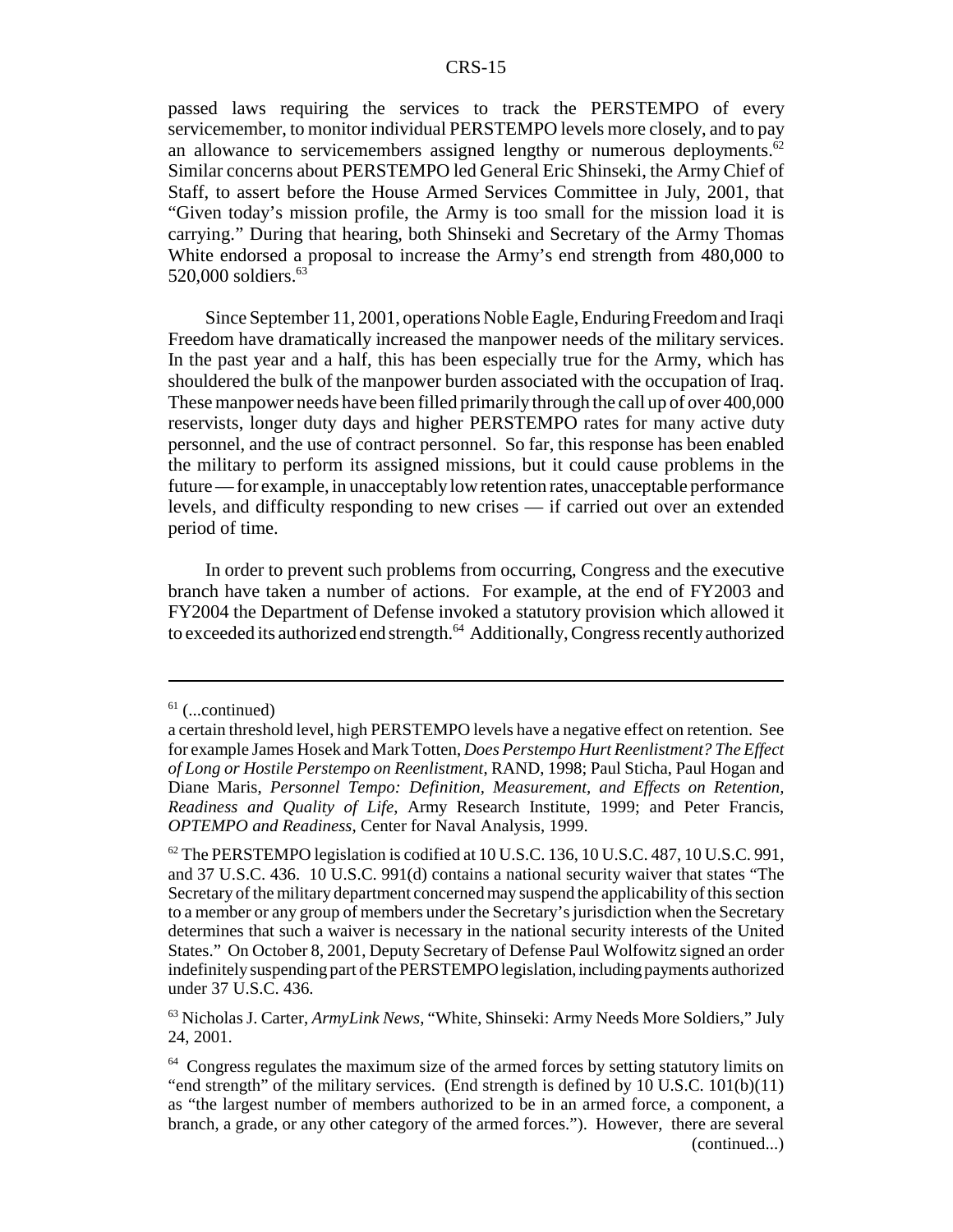an increase of 20,000 to the size of the active Army and an increase of 3,000 to the size of the active Marine Corps in the Ronald W. Reagan National Defense Authorization Act for  $FY2005$ .<sup>65</sup> A separate provision in that law gives the Secretary of Defense the authority to temporarily increase the size of the Army by another 10,000 people, and the size of the Marine Corps by  $6,000$  people.<sup>66</sup>

Another prominent initiative intended to reduce manpower strain is the Army's ongoing effort to reorganize itself, converting from a divisional structure to one based on brigade sized "units of action."67 The Army believes that this reorganization will increase its pool of deployable units, which could help reduce PERSTEMPO rates. The Army is also shifting of some critical military capabilities from the reserve component to the active component, thereby reducing the need to call up reserve units to support military operations, and retraining personnel from skills in lower demand (such as air defense and artillery) to skills in higher demand (such as military police).

Other alternatives which have been suggested include contracting out more functions to the private sector, increasing the use of technologies which reduce manpower needs, securing greater participation in Iraq and Afghanistan by allied military personnel, and reducing U.S. involvement in missions such as the Sinai and and Kosovo.<sup>68</sup>

#### **What would it take to reinstitute the draft? Is a return to conscription in the U.S. likely?**

Any attempt to reinstate the draft would require congressional approval. The legal framework for conscription is codified in law, but the law contains a provision

66 P.L. 108-375, section 403, October 28, 2004.

 $64$  (...continued)

provisions of law which allow the services to exceed their authorized end strength under certain circumstances. 10 U.S.C. 115(e) allows the Secretary of Defense to increase the active duty end strength for a fiscal year for any of the armed forces by not more than three percent, and the end strength of certain reserve component personnel by not more than two percent, if he determines it to be in the national interest. 10 U.S.C. 115(f) allows the Secretary of a military department to increase the authorized active duty end strength of the armed force under his or her jurisdiction by not more than two percent if he determines it to be in the national interest. 10 U.S.C. 123a. allows the President to waive any statutory end strength with respect to a given fiscal year if, at the end of that fiscal year, "there is in effect a war or national emergency." This latter provision was delegated by the President to the Secretary of Defense on September 14, 2001 (Executive Order. 13223).

 $<sup>65</sup>$  P.L. 108-375, section 401 and 402, October 28, 2004. The increases for the Army and</sup> Marine Corps specified in section 401 are subject to a condition that the costs of the increases "be paid out of funds authorized to be appropriated for that fiscal year [2005]for a contingent emergency reserve fund or as an emergency supplemental appropriation."

<sup>67</sup> See CRS Report RL32476, *U.S. Army's Modular Redesign: Issues for Congress*, by Andrew Feickert.

<sup>68</sup> Thom Shanker, "After the War: The Military; Rumsfeld Seeking To Bolster Force Without New G.I.'s," *New York Times*, August 24, 2003, 1.